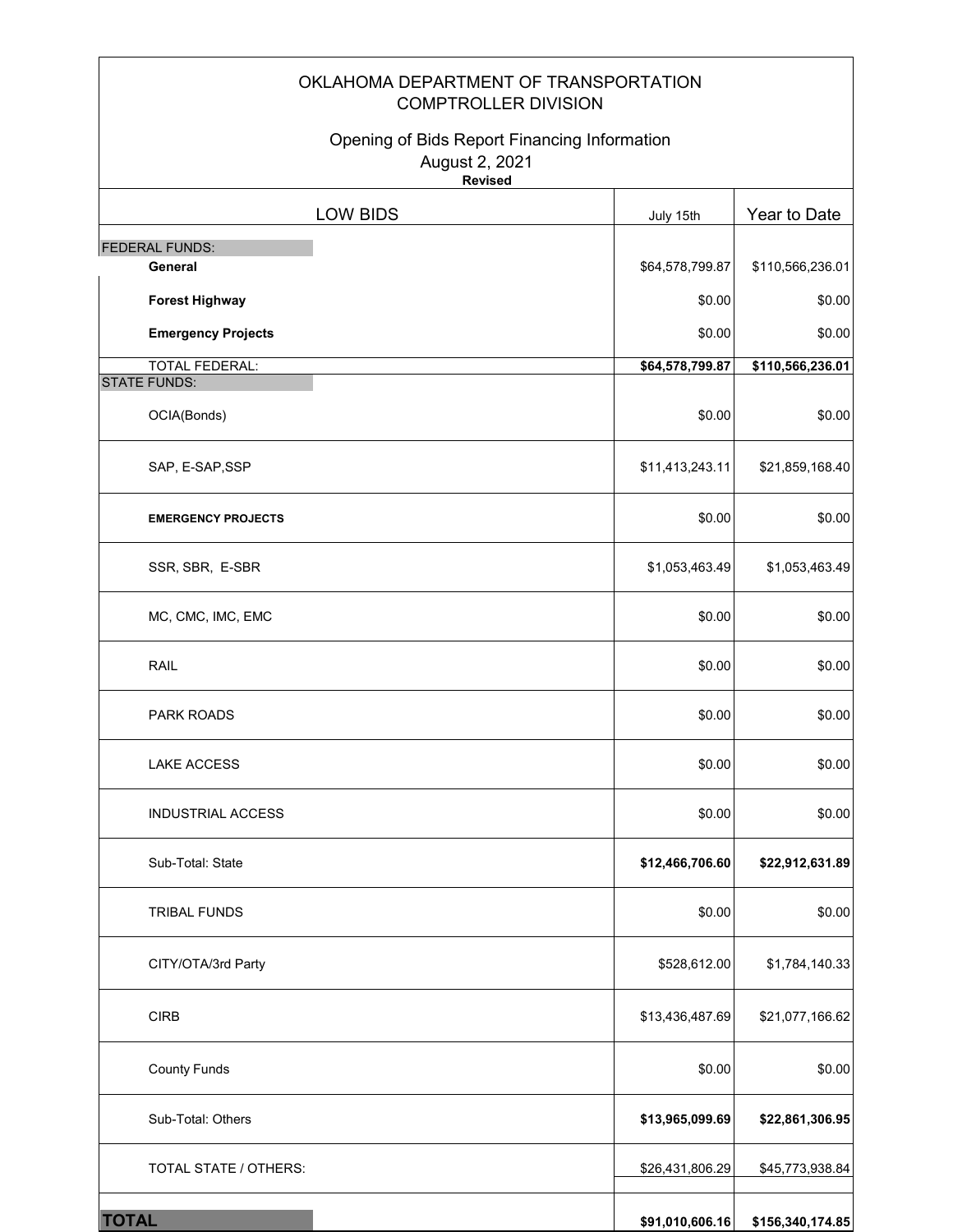|                                                    |                                                                                                                                                | Federal                      | <b>State</b> | Other                                   | <b>Total</b> |
|----------------------------------------------------|------------------------------------------------------------------------------------------------------------------------------------------------|------------------------------|--------------|-----------------------------------------|--------------|
|                                                    |                                                                                                                                                | 350,000.00                   |              | 335,918.50                              | 685,918.50   |
| Call Order: 100                                    |                                                                                                                                                | <b>Calendar Days: 90</b>     |              | Division: 5                             |              |
| <b>Contract ID: 210200</b>                         |                                                                                                                                                | Project Length: 0.199 miles  |              | <b>Planholders: 6</b>                   |              |
| J/P No.: 32913(04)                                 |                                                                                                                                                | Project No.: STP-205D(093)Cl |              | <b>Bidders: 2</b>                       |              |
| <b>Counties: BECKHAM</b>                           |                                                                                                                                                |                              |              |                                         |              |
| <b>Contract Description: BRIDGE AND APPROACHES</b> | COUNTY ROAD (EW-119): OVER LITTLE<br>TURKEY CREEK, 0.7 MILES EAST OF THE<br><b>SH-30 JUNCTION NEAR ERICK.</b><br>PROJECT LENGTH = $0.199$ MILE |                              |              |                                         |              |
| Designed by:                                       |                                                                                                                                                |                              |              |                                         |              |
| <b>Engineer's Estimate:</b>                        | <b>Total Bid</b><br>\$743,148.48                                                                                                               | % of Est.                    |              |                                         |              |
| <b>Low Bid Amount:</b>                             | \$685,918.50                                                                                                                                   | 92.30                        |              | SEWELL BROS., INC.<br>OKLAHOMA CITY, OK |              |
|                                                    |                                                                                                                                                |                              |              |                                         |              |
| <b>Other Bid Amounts:</b>                          | \$708,307.81                                                                                                                                   | 95.31                        |              | K & R BUILDERS, INC.                    |              |

BRIDGECO CONTRACTORS, INC. RRY SERVICES LLC HASKELL LEMON CONSTRUCTION CO. Central Bridge Company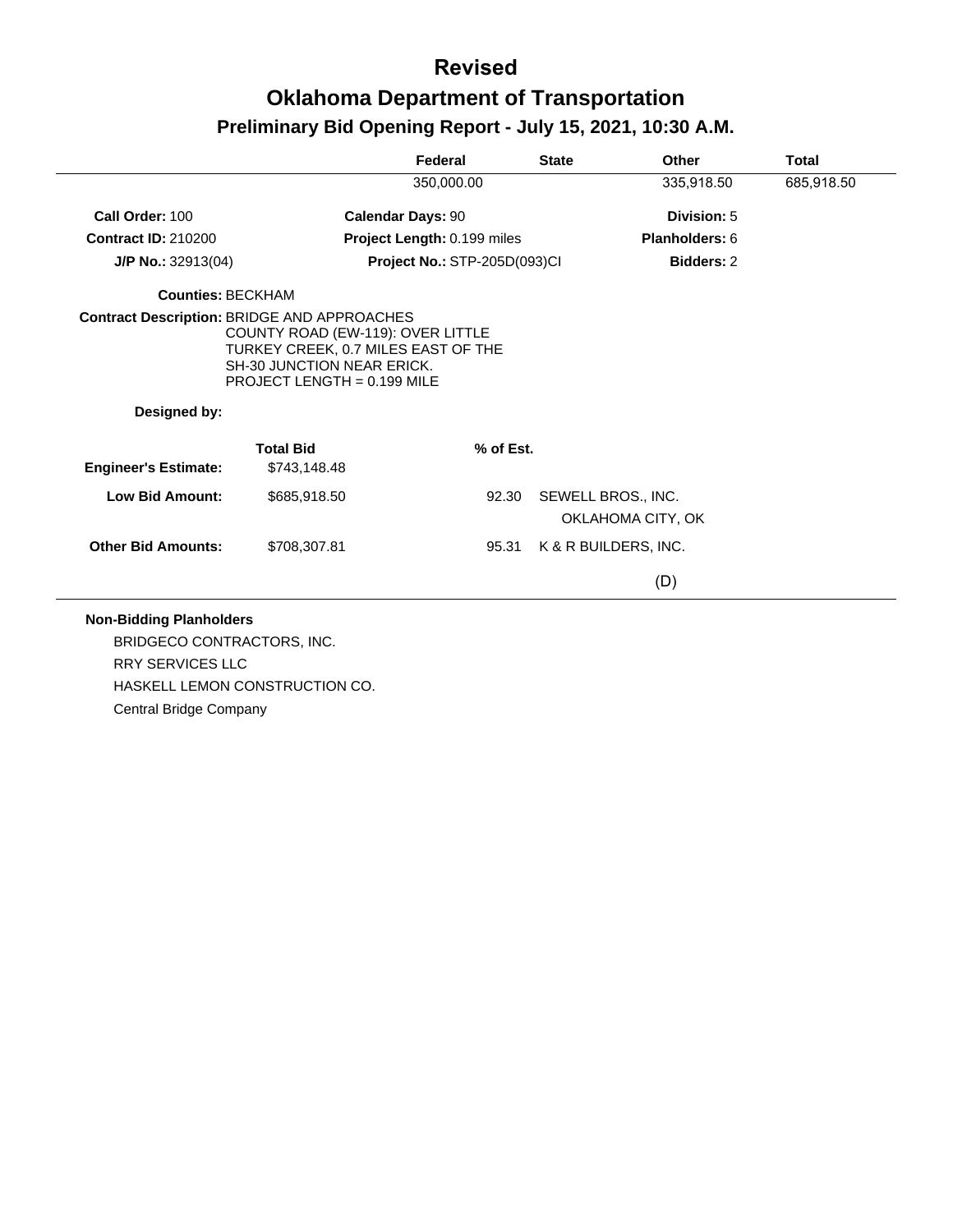|                                                    |                                                                                                                             | Federal                             | <b>State</b> | Other                                      | <b>Total</b> |
|----------------------------------------------------|-----------------------------------------------------------------------------------------------------------------------------|-------------------------------------|--------------|--------------------------------------------|--------------|
|                                                    |                                                                                                                             | 350,000.00                          |              | 180,479.80                                 | 530,479.80   |
| Call Order: 105                                    |                                                                                                                             | <b>Calendar Days: 90</b>            |              | Division: 5                                |              |
| <b>Contract ID: 210201</b>                         |                                                                                                                             | Project Length: 0.199 miles         |              | <b>Planholders: 7</b>                      |              |
| $J/P$ No.: 32914(04)                               |                                                                                                                             | <b>Project No.: STP-206D(070)CI</b> |              | Bidders: 5                                 |              |
| Counties: BLAINE                                   |                                                                                                                             |                                     |              |                                            |              |
| <b>Contract Description: BRIDGE AND APPROACHES</b> | COUNTY ROAD (EW-068): OVER SALT CREEK, 1.7 MILES<br>EAST OF THE SH-8 JUNCTION NEAR OKEENE.<br>PROJECT LENGTH = $0.199$ MILE |                                     |              |                                            |              |
|                                                    | <b>Designed by: CIRCUIT ENGINEERING DISTRICT #7</b>                                                                         |                                     |              |                                            |              |
| <b>Engineer's Estimate:</b>                        | <b>Total Bid</b><br>\$577,465.00                                                                                            |                                     | % of Est.    |                                            |              |
| Low Bid Amount:                                    | \$530,479.80                                                                                                                |                                     | 91.86        | SEWELL BROS., INC.<br>OKLAHOMA CITY, OK    |              |
| <b>Other Bid Amounts:</b>                          | \$558,762.30                                                                                                                |                                     | 96.76        | K & R BUILDERS, INC.                       |              |
|                                                    | \$575,575.75                                                                                                                |                                     | 99.67        | Cowboy Contracting, Inc. Raygn D Alexander |              |
|                                                    | \$600,381.03                                                                                                                |                                     | 103.97       | BRIDGECO CONTRACTORS, INC.                 |              |
|                                                    | \$659,763.50                                                                                                                |                                     |              | 114.25 RRY SERVICES LLC                    |              |
|                                                    |                                                                                                                             |                                     |              | (D)                                        |              |

#### **Non-Bidding Planholders**

HASKELL LEMON CONSTRUCTION CO. Central Bridge Company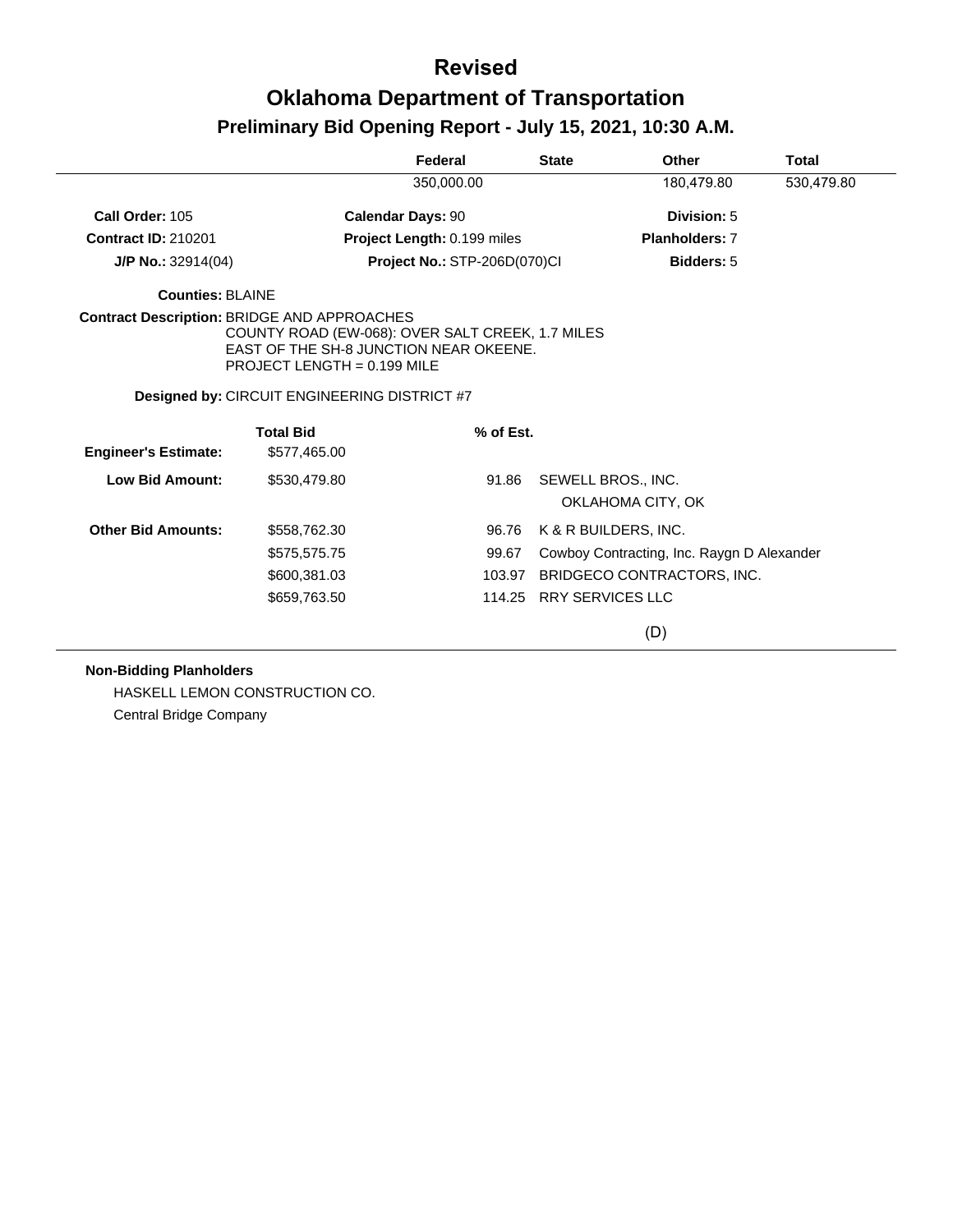# **Revised Oklahoma Department of Transportation**

### **Preliminary Bid Opening Report - July 15, 2021, 10:30 A.M.**

|                                                  |                                                                                                                                          | Federal                            | <b>State</b>     | Other                               | <b>Total</b> |
|--------------------------------------------------|------------------------------------------------------------------------------------------------------------------------------------------|------------------------------------|------------------|-------------------------------------|--------------|
|                                                  |                                                                                                                                          | 5,386,083.70                       |                  |                                     | 5,386,083.70 |
| Call Order: 110                                  |                                                                                                                                          | <b>Completion Date: 10/31/2021</b> |                  | Division: 2                         |              |
| <b>Contract ID: 210202</b>                       |                                                                                                                                          | <b>Project Length: 8.040 miles</b> |                  | Planholders: 2                      |              |
| $J/P$ No.: 34989(04)<br>35084(04)                |                                                                                                                                          | Project No.: NHPP-CRRS(022)PM      | NHPP-CRRS(021)PM | Bidders: 2                          |              |
| <b>Counties: BRYAN</b>                           |                                                                                                                                          |                                    |                  |                                     |              |
| <b>Contract Description: RESURFACE (ASPHALT)</b> | US-69: FROM THE TEXAS STATE LINE, EXTEND NORTHEAST NEAR COLBERT.<br>PROJECT LENGTH = $8.040$ MILES<br>Designed by: ODOT FIELD DIVISION 2 |                                    |                  |                                     |              |
| <b>Engineer's Estimate:</b>                      | <b>Total Bid</b><br>\$4,832,852.75                                                                                                       |                                    | % of Est.        |                                     |              |
| Low Bid Amount:                                  | \$5,386,083.70                                                                                                                           |                                    | 111.45           | OVERLAND CORPORATION<br>ARDMORE, OK |              |
| <b>Other Bid Amounts:</b>                        | \$5,587,070.20                                                                                                                           |                                    | 115.61           | THE CUMMINS CONSTRUCTION CO., INC.  |              |

**Non-Bidding Planholders**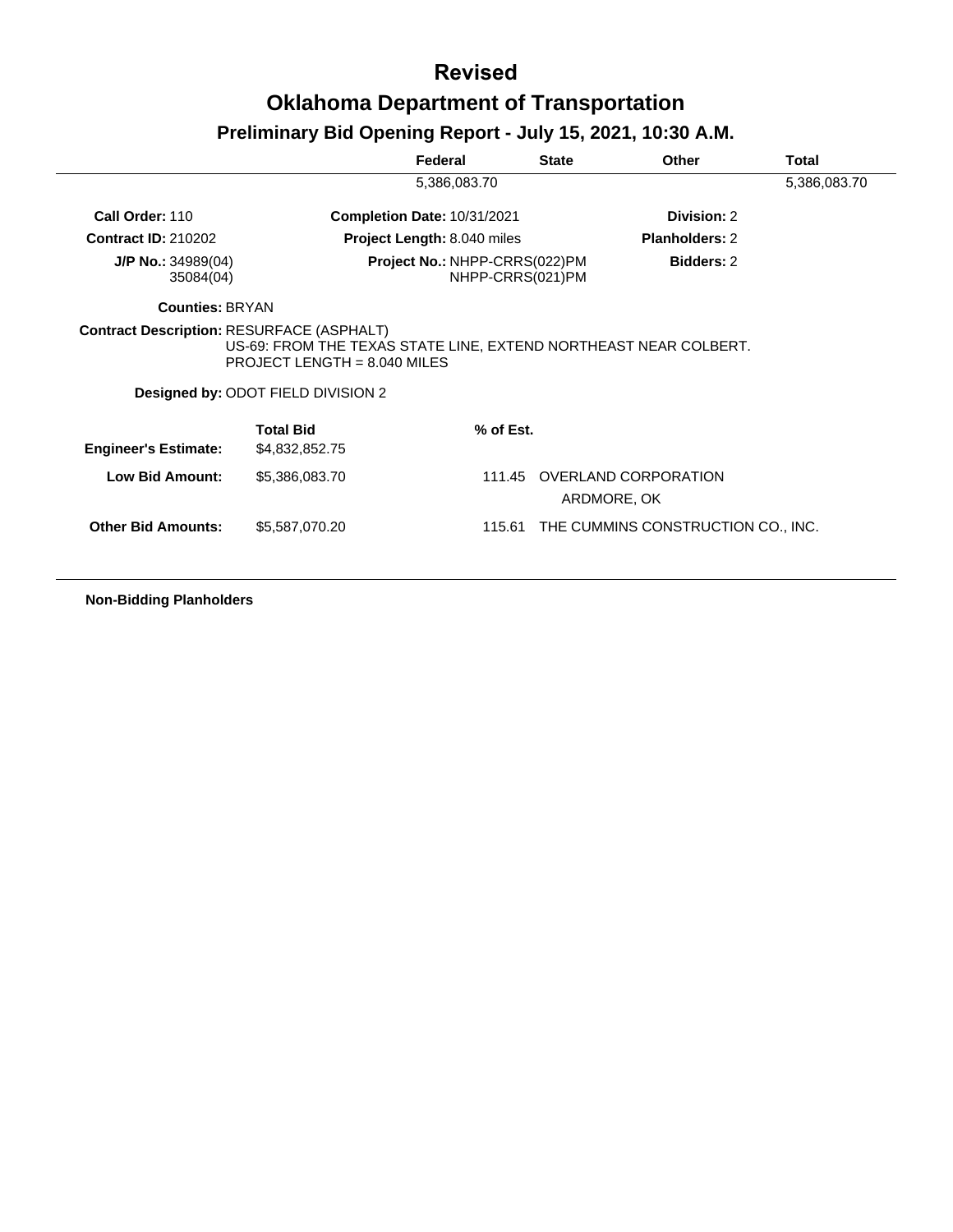## **Revised Oklahoma Department of Transportation**

### **Preliminary Bid Opening Report - July 15, 2021, 10:30 A.M.**

|                                                  |                                                                                                                   | Federal                            | <b>State</b> | Other                                     | Total        |
|--------------------------------------------------|-------------------------------------------------------------------------------------------------------------------|------------------------------------|--------------|-------------------------------------------|--------------|
|                                                  |                                                                                                                   | 1,371,086.65                       |              |                                           | 1,371,086.65 |
| Call Order: 115                                  |                                                                                                                   | <b>Completion Date: 10/31/2021</b> |              | Division: 7                               |              |
| <b>Contract ID: 210203</b>                       |                                                                                                                   | Project Length: 5.900 miles        |              | <b>Planholders: 5</b>                     |              |
| J/P No.: 35290(04)                               |                                                                                                                   | Project No.: STP-CRRS(003)PM       |              | <b>Bidders: 5</b>                         |              |
| <b>Counties: CADDO</b>                           |                                                                                                                   |                                    |              |                                           |              |
| <b>Contract Description: RESURFACE (ASPHALT)</b> | US-62: FROM 0.38 MILES EAST OF THE SH-9 JUNCTION,<br>EXTEND EAST NEAR ANADARKO.<br>PROJECT LENGTH = $5.900$ MILES |                                    |              |                                           |              |
|                                                  | Designed by: ODOT FIELD DIVISION 7                                                                                |                                    |              |                                           |              |
| <b>Engineer's Estimate:</b>                      | <b>Total Bid</b><br>\$1,283,033.50                                                                                | % of Est.                          |              |                                           |              |
| <b>Low Bid Amount:</b>                           | \$1.371.086.65                                                                                                    | 106.86                             |              | T & G CONSTRUCTION, INC.<br>LAWTON, OK    |              |
| <b>Other Bid Amounts:</b>                        | \$1,483,262.75                                                                                                    | 115.61                             |              | <b>OVERLAND CORPORATION</b>               |              |
|                                                  | \$1,653,516.60                                                                                                    | 128.88                             |              | HASKELL LEMON CONSTRUCTION CO.            |              |
|                                                  | \$1,677,875.25                                                                                                    |                                    |              | 130.77 THE CUMMINS CONSTRUCTION CO., INC. |              |
|                                                  |                                                                                                                   |                                    |              |                                           |              |

**Non-Bidding Planholders**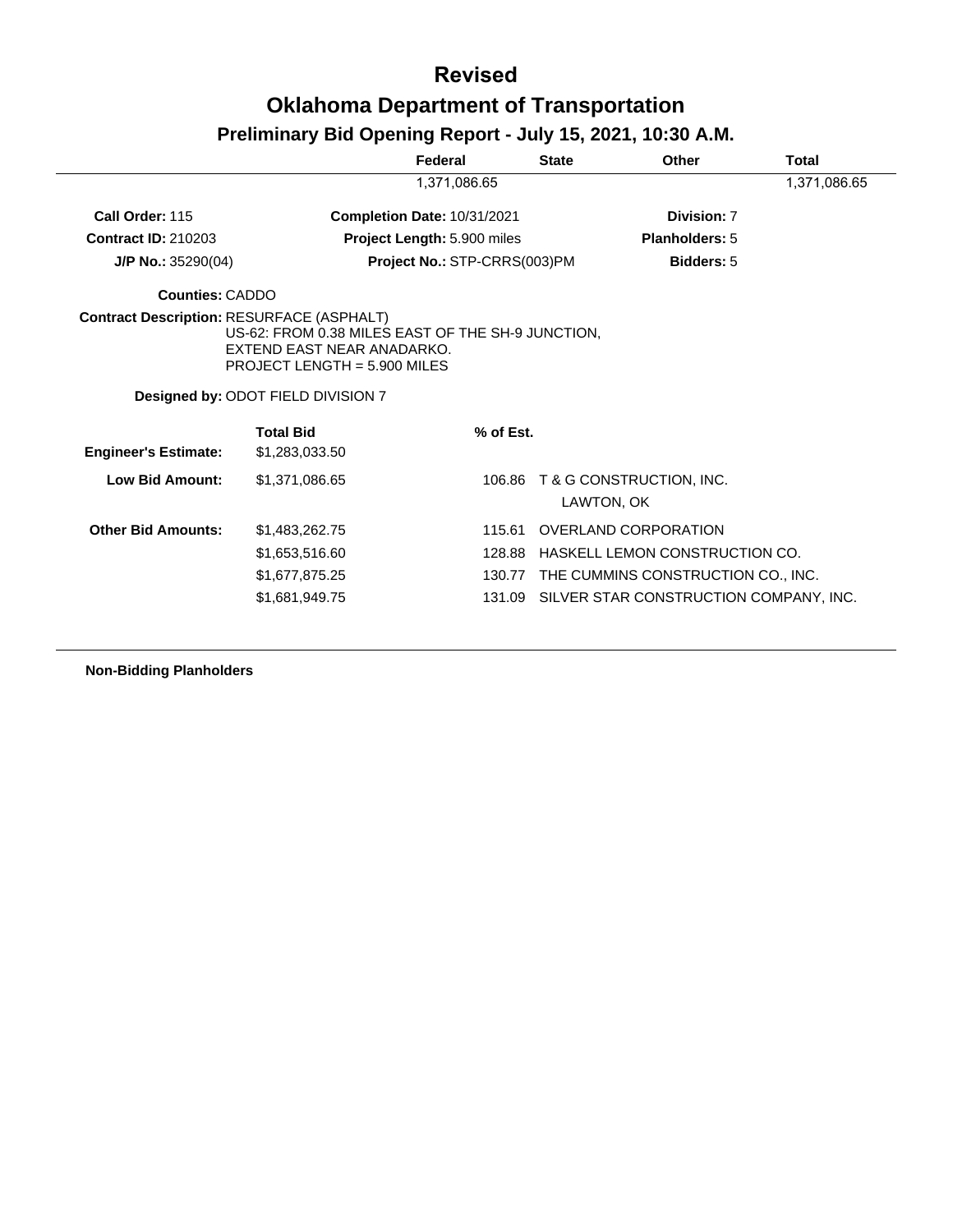|                             |                                                                                                                                                                                       | Federal                      | <b>State</b>                | Other                            | <b>Total</b> |
|-----------------------------|---------------------------------------------------------------------------------------------------------------------------------------------------------------------------------------|------------------------------|-----------------------------|----------------------------------|--------------|
|                             |                                                                                                                                                                                       | 1,000,640.87                 | 250,160.22                  |                                  | 1,250,801.09 |
| Call Order: 125             |                                                                                                                                                                                       | <b>Calendar Days: 90</b>     |                             | Division: 8                      |              |
| <b>Contract ID: 210205</b>  |                                                                                                                                                                                       | Project Length: 0.066 miles  |                             | <b>Planholders: 10</b>           |              |
| $J/P$ No.: 29679(04)        |                                                                                                                                                                                       | Project No.: STP-218B(099)PM |                             | <b>Bidders: 2</b>                |              |
| Counties: CRAIG             |                                                                                                                                                                                       |                              |                             |                                  |              |
|                             | SH-2: OVER LITTLE CABIN CREEK, 0.6 MILES<br>SOUTHWEST OF THE SH-10/US-59<br><b>JUNCTION NEAR WELCH.</b><br>PROJECT LENGTH = $0.065$ MILE<br>Designed by: ODOT ROADWAY DESIGN DIVISION |                              |                             |                                  |              |
|                             | <b>Total Bid</b>                                                                                                                                                                      | % of Est.                    |                             |                                  |              |
| <b>Engineer's Estimate:</b> | \$1,130,845.60                                                                                                                                                                        |                              |                             |                                  |              |
| <b>Low Bid Amount:</b>      | \$1,250,801.09                                                                                                                                                                        |                              | ST. PAUL, KS                | 110.61 B & B BRIDGE COMPANY, LLC |              |
| <b>Other Bid Amounts:</b>   | \$1,394,568.27                                                                                                                                                                        |                              | 123.32 H & H BRIDGE COMPANY |                                  |              |
|                             |                                                                                                                                                                                       |                              |                             |                                  |              |

#### **Non-Bidding Planholders**

BRIDGECO CONTRACTORS, INC. CROSSLAND HEAVY CONTRACTORS INC. BECCO CONTRACTORS, INC. WYATT CONTRACTING, INC. BRIGHT LIGHTING, INC. DBA BL TOWER CONSTRUCTION Treas Construction Inc RRY SERVICES LLC Tri Star Construction Arkansas, LLC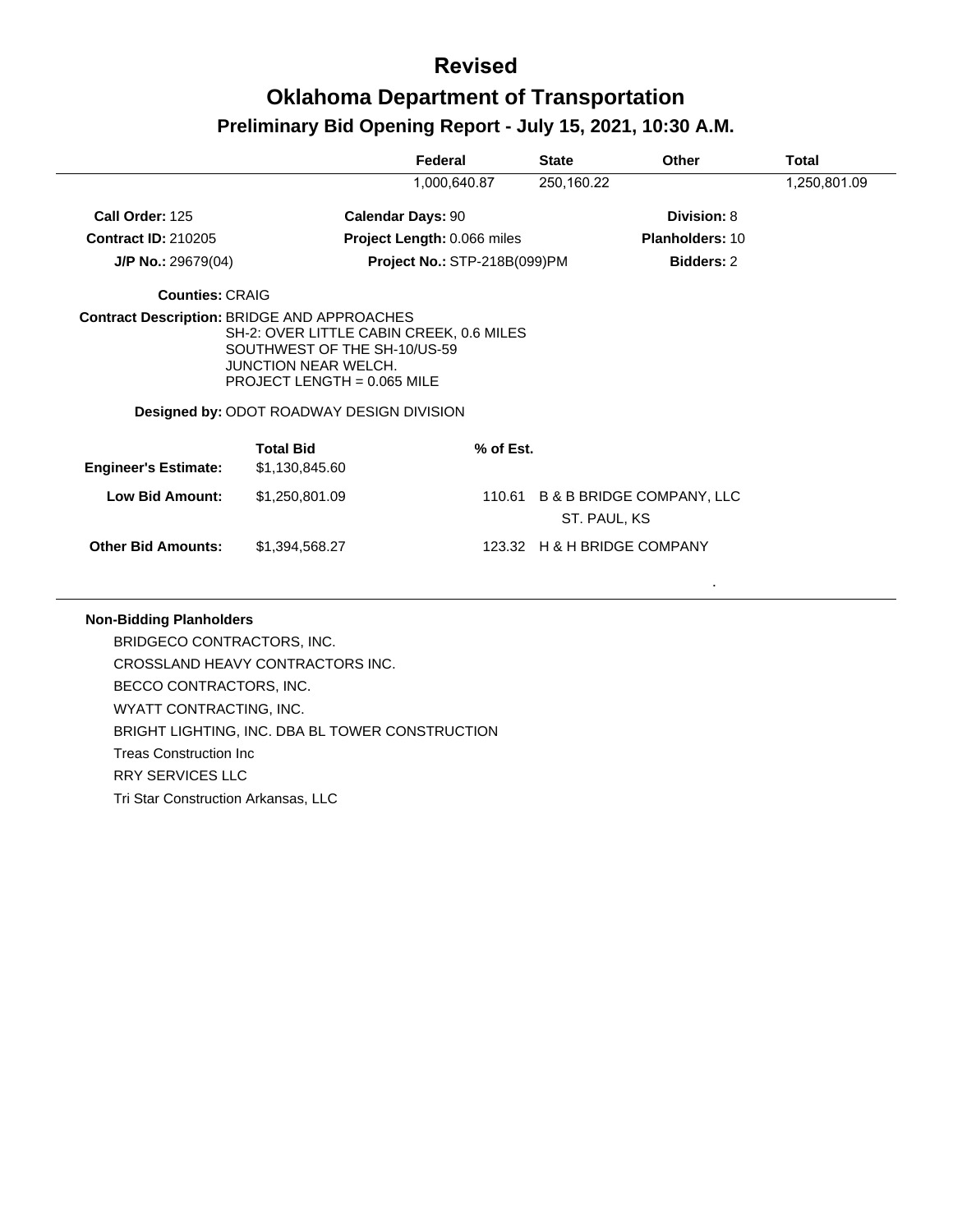|                             |                                                                                                                                                                                                                         | Federal                      | <b>State</b>                            | Other                                  | <b>Total</b> |
|-----------------------------|-------------------------------------------------------------------------------------------------------------------------------------------------------------------------------------------------------------------------|------------------------------|-----------------------------------------|----------------------------------------|--------------|
|                             |                                                                                                                                                                                                                         | 4,056,629.96                 | 1,014,157.49                            |                                        | 5,070,787.45 |
| Call Order: 130             | <b>Calendar Days: 300</b>                                                                                                                                                                                               |                              |                                         | Division: 3                            |              |
| <b>Contract ID: 210206</b>  |                                                                                                                                                                                                                         | Project Length: 0.996 miles  |                                         | <b>Planholders: 8</b>                  |              |
| $J/P$ No.: 29544(04)        |                                                                                                                                                                                                                         | Project No.: STP-225C(085)PM |                                         | <b>Bidders: 3</b>                      |              |
| <b>Counties: GARVIN</b>     |                                                                                                                                                                                                                         |                              |                                         |                                        |              |
| Designed by:                | <b>Contract Description: BRIDGE AND APPROACHES</b><br>US-77: OVER WASHITA RIVER OVERFLOW AND UNNAMED CREEK, 1.4 MILES AND 1.6<br>MILES SOUTHEAST OF THE SH-29 JUNCTION NEAR WYNNEWOOD.<br>PROJECT LENGTH = $0.995$ MILE |                              |                                         |                                        |              |
| <b>Engineer's Estimate:</b> | <b>Total Bid</b><br>\$5,163,014.28                                                                                                                                                                                      | % of Est.                    |                                         |                                        |              |
| <b>Low Bid Amount:</b>      | \$5,070,787.45                                                                                                                                                                                                          | 98.21                        | SEWELL BROS., INC.<br>OKLAHOMA CITY, OK |                                        |              |
| <b>Other Bid Amounts:</b>   | \$5,400,700.00<br>\$5,978,071.60                                                                                                                                                                                        | 104.60<br>115.79             | OVERLAND CORPORATION                    | SILVER STAR CONSTRUCTION COMPANY, INC. |              |

#### **Non-Bidding Planholders**

HASKELL LEMON CONSTRUCTION CO. SAC Services, Inc./CP3 Enterprises, Inc. JV THE CUMMINS CONSTRUCTION CO., INC. K & R BUILDERS, INC. Treas Construction Inc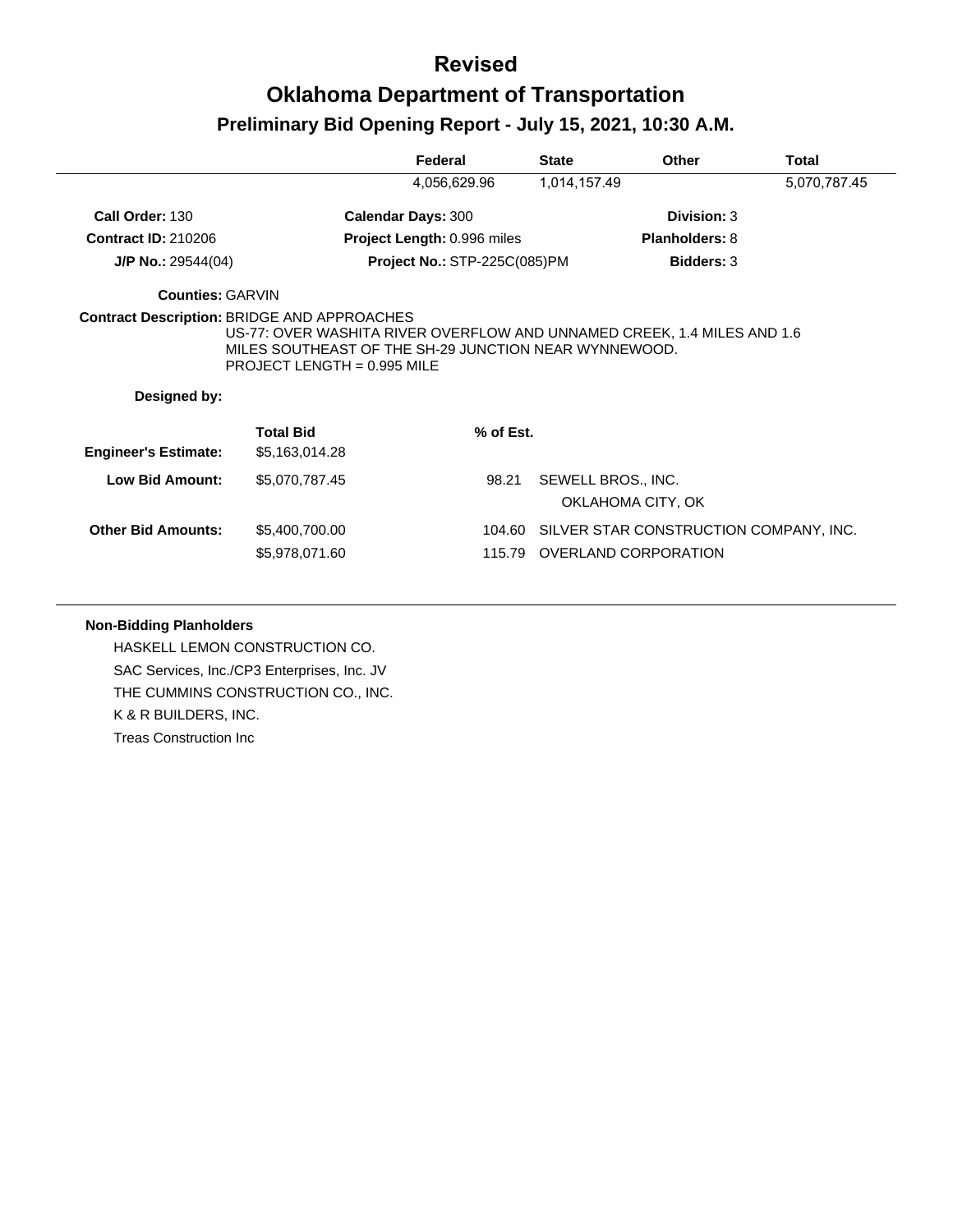# **Revised Oklahoma Department of Transportation**

### **Preliminary Bid Opening Report - July 15, 2021, 10:30 A.M.**

| 561,751.00<br>Call Order: 135<br><b>Calendar Days: 220</b><br>Division: 3                                                                                                                                                                          | 561,751.00 |
|----------------------------------------------------------------------------------------------------------------------------------------------------------------------------------------------------------------------------------------------------|------------|
|                                                                                                                                                                                                                                                    |            |
|                                                                                                                                                                                                                                                    |            |
| <b>Contract ID: 210207</b><br>Project Length: 0.700 miles<br><b>Planholders: 7</b>                                                                                                                                                                 |            |
| Project No.: NHPP-225N(095)AD<br>Bidders: 5<br>$J/P$ No.: 33475(04)                                                                                                                                                                                |            |
| <b>Counties: GARVIN</b>                                                                                                                                                                                                                            |            |
| <b>Contract Description: PEDESTRIAN IMPROVEMENTS (SIDEWALKS)</b><br>SH-19: FROM 0.6 MILES SOUTHWEST OF THE US-77<br>JUNCTION, EXTEND NORTHEAST IN PAULS VALLEY.<br>PROJECT LENGTH = $0.700$ MILES<br>Designed by: KIMLEY-HORN AND ASSOCIATES, INC. |            |
| <b>Total Bid</b><br>% of Est.<br><b>Engineer's Estimate:</b><br>\$638,513.00                                                                                                                                                                       |            |
| Low Bid Amount:<br>RUDY CONSTRUCTION CO.<br>\$561.751.00<br>87.98<br>OKLAHOMA CITY, OK                                                                                                                                                             |            |
| SCHIRALLI CONSTRUCTION CORP.<br><b>Other Bid Amounts:</b><br>\$628,809.26<br>98.48                                                                                                                                                                 |            |
| TOM HUDSON PAVING, INC.<br>\$788,699.11<br>123.52                                                                                                                                                                                                  |            |
| SILVER STAR CONSTRUCTION COMPANY, INC.<br>\$1,036,400.00<br>162.31                                                                                                                                                                                 |            |
| \$1,384,589.32<br>DOWNEY CONTRACTING, LLC<br>216.85                                                                                                                                                                                                |            |

#### **Non-Bidding Planholders**

TI-ZACK CONCRETE, INC. HASKELL LEMON CONSTRUCTION CO.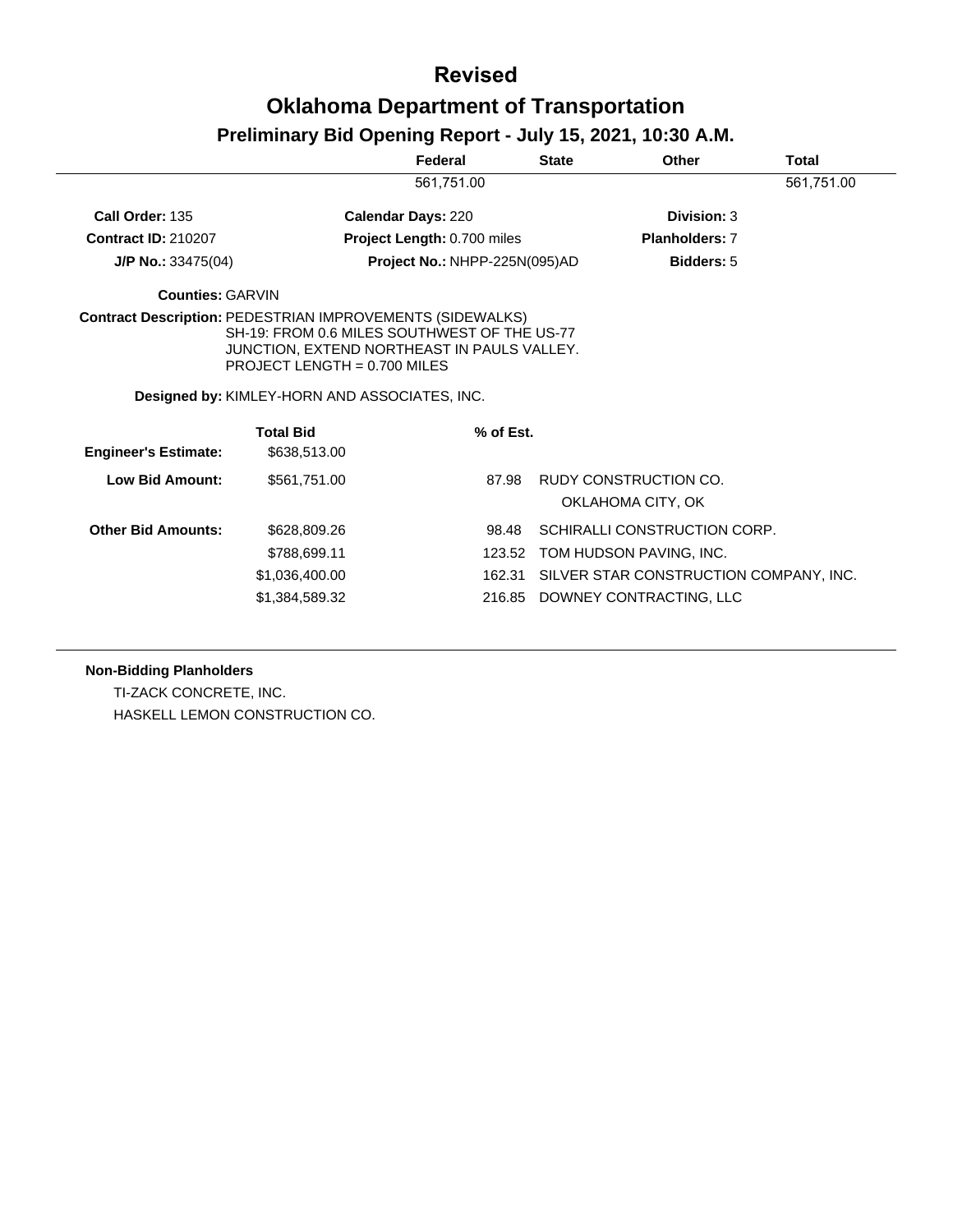|                                                  |                                                                                                                                | Federal                            | <b>State</b>   | Other                                               | <b>Total</b> |
|--------------------------------------------------|--------------------------------------------------------------------------------------------------------------------------------|------------------------------------|----------------|-----------------------------------------------------|--------------|
|                                                  |                                                                                                                                | 1,292,057.25                       |                |                                                     | 1,292,057.25 |
| Call Order: 138                                  |                                                                                                                                | <b>Completion Date: 10/31/2021</b> |                | Division: 7                                         |              |
| <b>Contract ID: 210219</b>                       |                                                                                                                                | <b>Project Length: 4.690 miles</b> |                | <b>Planholders: 7</b>                               |              |
| $J/P$ No.: 35289(04)                             |                                                                                                                                | Project No.: STP-CRRS(002)PM       |                | Bidders: 7                                          |              |
| <b>Counties: GRADY</b>                           |                                                                                                                                |                                    |                |                                                     |              |
| <b>Contract Description: RESURFACE (ASPHALT)</b> | SH-4: FROM 0.53 MILES NORTH OF I-44 (H.E. BAILEY TURNPIKE).<br>EXTEND NORTH NEAR BRIDGE CREEK.<br>PROJECT LENGTH = 4.690 MILES |                                    |                |                                                     |              |
|                                                  | Designed by: ODOT FIELD DIVISION 7                                                                                             |                                    |                |                                                     |              |
|                                                  | <b>Total Bid</b>                                                                                                               | % of Est.                          |                |                                                     |              |
| <b>Engineer's Estimate:</b>                      | \$1,534,485.00                                                                                                                 |                                    |                |                                                     |              |
|                                                  |                                                                                                                                |                                    |                |                                                     |              |
| <b>Low Bid Amount:</b>                           | \$1,292,057.25                                                                                                                 | 84.20                              |                | HASKELL LEMON CONSTRUCTION CO.<br>OKLAHOMA CITY, OK |              |
| <b>Other Bid Amounts:</b>                        | \$1,476,378.25                                                                                                                 | 96.21                              |                | SILVER STAR CONSTRUCTION COMPANY, INC.              |              |
|                                                  | \$1,491,218.40                                                                                                                 | 97.18                              | CO., INC. (JV) | ALLEN CONTRACTING, INC./SHELL CONSTRUCTION          |              |
|                                                  | \$1,526,395.00                                                                                                                 | 99.47                              |                | THE CUMMINS CONSTRUCTION CO., INC.                  |              |
|                                                  | \$1,683,496.50                                                                                                                 | 109.71                             |                | T.J. CAMPBELL CONSTRUCTION COMPANY                  |              |
|                                                  | \$1,695,712.32                                                                                                                 | 110.51                             |                | T & G CONSTRUCTION, INC.                            |              |

**Non-Bidding Planholders**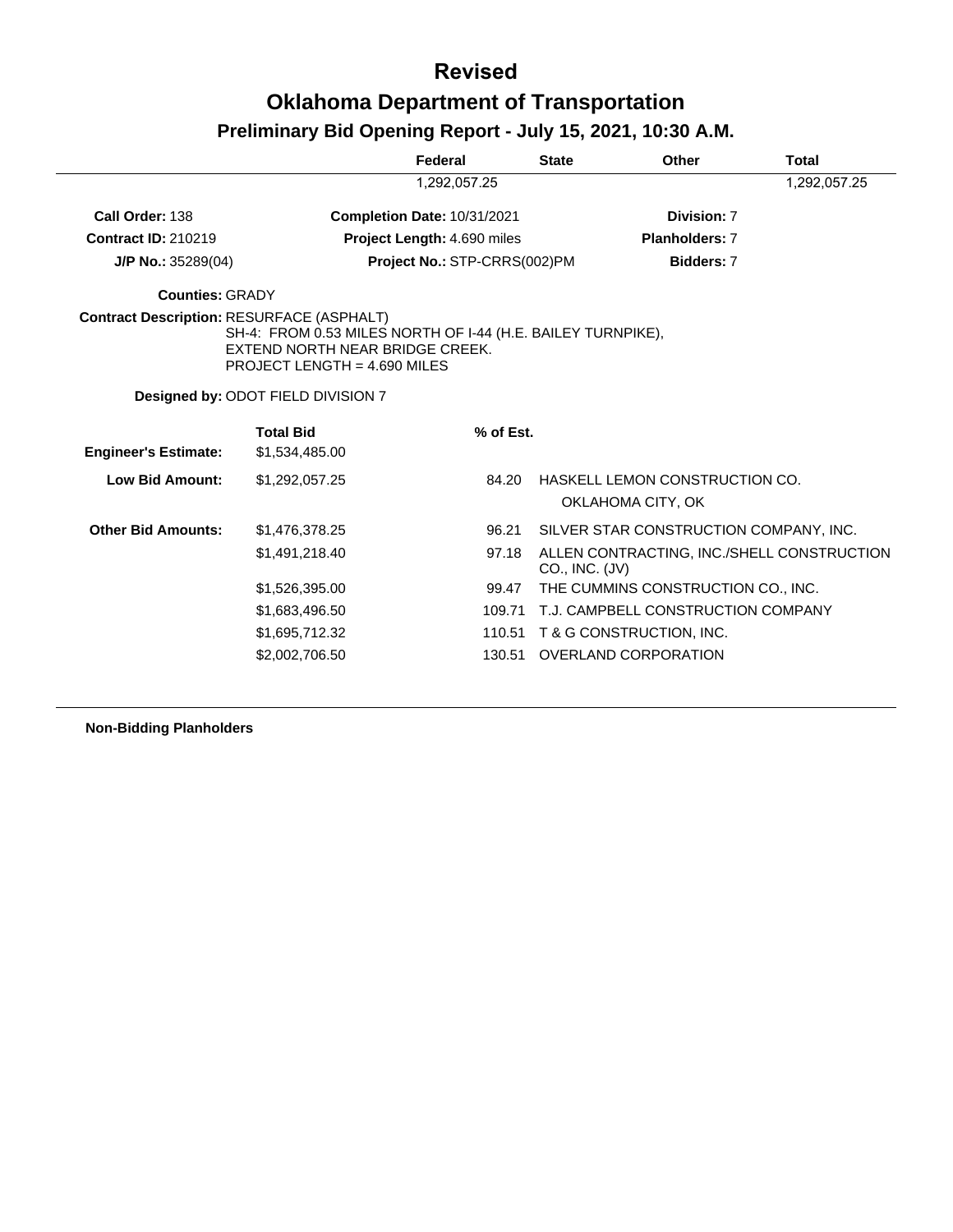|                             |                                                                                                                                                                | Federal                       | <b>State</b> | Other                                     | Total        |
|-----------------------------|----------------------------------------------------------------------------------------------------------------------------------------------------------------|-------------------------------|--------------|-------------------------------------------|--------------|
|                             |                                                                                                                                                                |                               |              | 6,449,777.00                              | 6,449,777.00 |
| Call Order: 140             | <b>Calendar Days: 270</b>                                                                                                                                      |                               |              | Division: 3                               |              |
| <b>Contract ID: 210208</b>  |                                                                                                                                                                | Project Length: 4.410 miles   |              | <b>Planholders: 6</b>                     |              |
| J/P No.: 27886(04)          |                                                                                                                                                                | Project No.: CIRB-232C(067)RB |              | <b>Bidders: 4</b>                         |              |
| <b>Counties: HUGHES</b>     |                                                                                                                                                                |                               |              |                                           |              |
|                             | Contract Description: GRADE, DRAIN, AND SURFACE<br>COUNTY ROAD (EW-148): FROM THE US-75<br>JUNCTION, EXTEND EAST NEAR GERTY.<br>PROJECT LENGTH = $4.410$ MILES |                               |              |                                           |              |
|                             | <b>Designed by: CIRCUIT ENGINEERING DISTRICT #4</b>                                                                                                            |                               |              |                                           |              |
| <b>Engineer's Estimate:</b> | <b>Total Bid</b><br>\$8,380,162.99                                                                                                                             | % of Est.                     |              |                                           |              |
| Low Bid Amount:             | \$6,449,777.00                                                                                                                                                 | 76.96                         |              | APAC-CENTRAL, INC.<br>TULSA, OK           |              |
| <b>Other Bid Amounts:</b>   | \$7,747,748.02                                                                                                                                                 | 92.45                         |              | C-GAWF CONSTRUCTION, INC.                 |              |
|                             | \$7,967,269.98                                                                                                                                                 | 95.07                         |              | OVERLAND CORPORATION                      |              |
|                             | \$8,387,128.00                                                                                                                                                 |                               |              | 100.08 THE CUMMINS CONSTRUCTION CO., INC. |              |
|                             |                                                                                                                                                                |                               |              | (D)                                       |              |

**Non-Bidding Planholders**

HASKELL LEMON CONSTRUCTION CO. ROBINSON CONSTRUCTION, LLC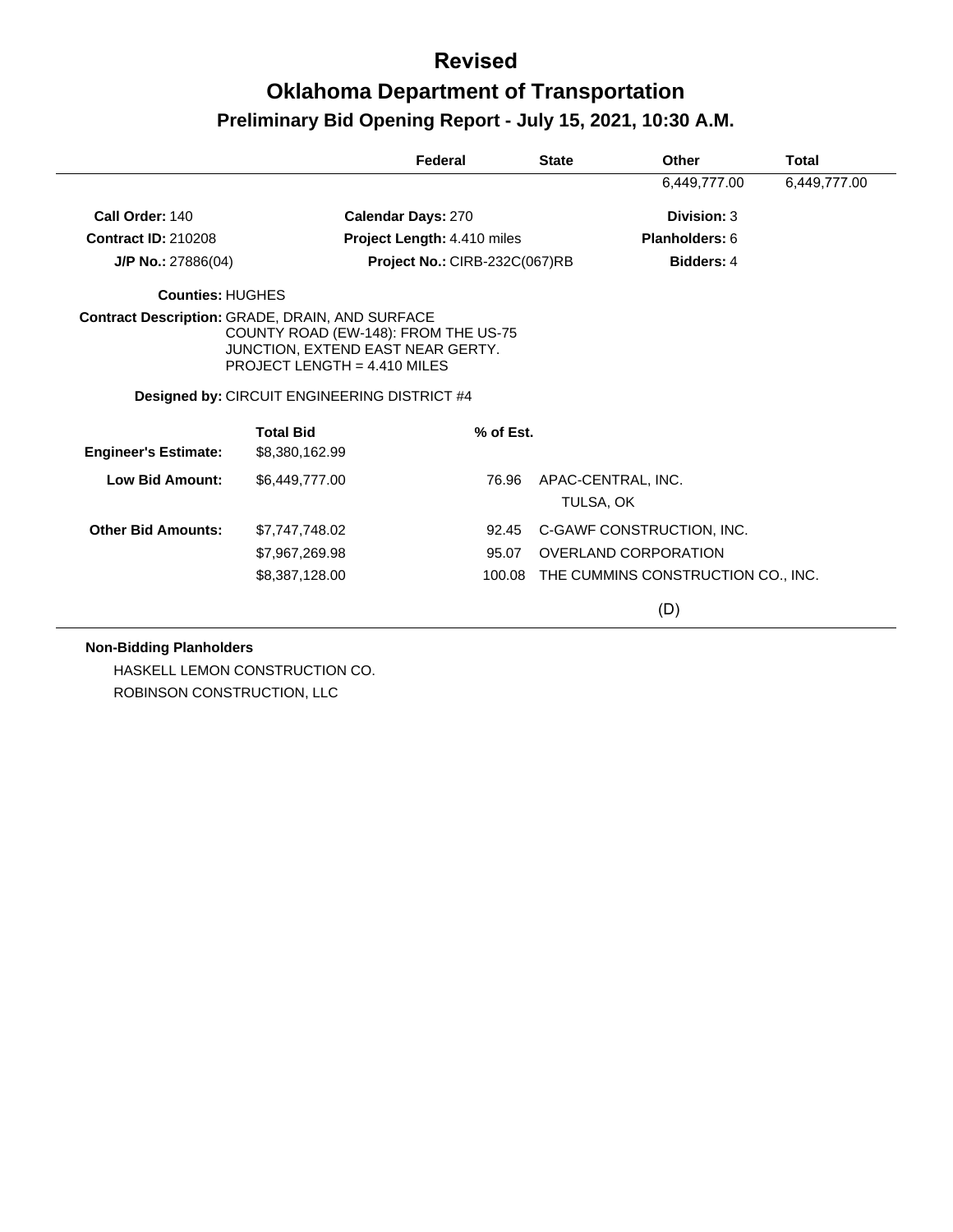|                                                    |                                                                                                                                                                                              | Federal                       | <b>State</b> | Other                                         | <b>Total</b> |
|----------------------------------------------------|----------------------------------------------------------------------------------------------------------------------------------------------------------------------------------------------|-------------------------------|--------------|-----------------------------------------------|--------------|
|                                                    |                                                                                                                                                                                              |                               |              | 588,986.49                                    | 588,986.49   |
| Call Order: 145                                    | Calendar Days: 120                                                                                                                                                                           |                               |              | Division: 4                                   |              |
| <b>Contract ID: 210209</b>                         |                                                                                                                                                                                              | Project Length: 0.239 miles   |              | Planholders: 9                                |              |
| $J/P$ No.: 29864(04)                               |                                                                                                                                                                                              | Project No.: CIRB-236D(022)RB |              | <b>Bidders: 4</b>                             |              |
| <b>Counties: KAY</b>                               |                                                                                                                                                                                              |                               |              |                                               |              |
| <b>Contract Description: BRIDGE AND APPROACHES</b> | COUNTY ROAD (NS-312): OVER SAND CREEK, 2.6 MILES<br>SOUTH OF THE KANSAS STATE LINE NEAR BRAMAN.<br><b>PROJECT LENGTH = 0.227 MILE</b><br><b>Designed by: CIRCUIT ENGINEERING DISTRICT #8</b> |                               |              |                                               |              |
|                                                    |                                                                                                                                                                                              |                               |              |                                               |              |
| <b>Engineer's Estimate:</b>                        | <b>Total Bid</b><br>\$602,935.60                                                                                                                                                             | % of Est.                     |              |                                               |              |
| Low Bid Amount:                                    | \$588,986.49                                                                                                                                                                                 | 97.69                         |              | <b>H &amp; H BRIDGE COMPANY</b><br>JOPLIN, MO |              |
| <b>Other Bid Amounts:</b>                          | \$625,489.55                                                                                                                                                                                 |                               |              | 103.74 K & R BUILDERS, INC.                   |              |
|                                                    | \$667,896.75                                                                                                                                                                                 | 110.77                        |              | <b>RRY SERVICES LLC</b>                       |              |
|                                                    | \$699,999.99                                                                                                                                                                                 | 116.10                        |              | Cowboy Contracting, Inc. Raygn D Alexander    |              |
|                                                    |                                                                                                                                                                                              |                               |              | (D)                                           |              |

#### **Non-Bidding Planholders**

Central Bridge Company HASKELL LEMON CONSTRUCTION CO. B & B BRIDGE COMPANY, LLC PARADIGM CONSTRUCTION & ENGINEERING, INC BRIDGES, INC. DBA SCUDDER BRIDGE CO.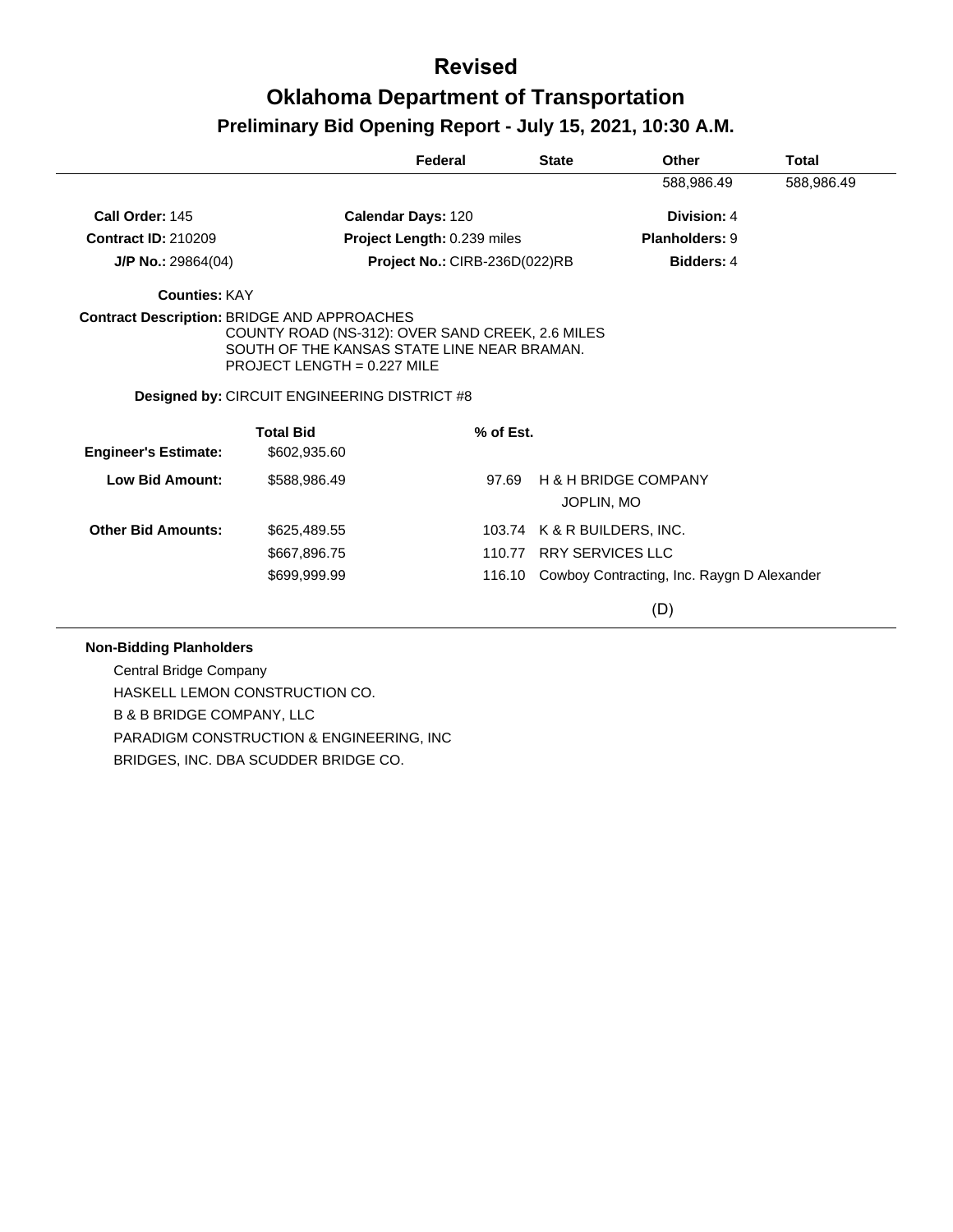|                             |                                                                                                                    | Federal                             | <b>State</b> | Other                                               | Total        |
|-----------------------------|--------------------------------------------------------------------------------------------------------------------|-------------------------------------|--------------|-----------------------------------------------------|--------------|
|                             |                                                                                                                    | 6,586,809.00                        |              |                                                     | 6,586,809.00 |
| Call Order: 147             |                                                                                                                    | <b>Calendar Days: 210</b>           |              | Division: 4                                         |              |
| <b>Contract ID: 210228</b>  |                                                                                                                    | <b>Project Length: 10.540 miles</b> |              | <b>Planholders: 6</b>                               |              |
| $J/P$ No.: 35291(04)        |                                                                                                                    | Project No.: NHPPI-CRRS(001)PM      |              | <b>Bidders: 3</b>                                   |              |
| <b>Counties: KAY</b>        |                                                                                                                    |                                     |              |                                                     |              |
| Designed by:                | I-35: FROM 1.0 MILE SOUTH OF US-60, EXTEND<br>NORTH NEAR TONKAWA AND BLACKWELL.<br>PROJECT LENGTH = $10.540$ MILES |                                     |              |                                                     |              |
|                             |                                                                                                                    |                                     |              |                                                     |              |
| <b>Engineer's Estimate:</b> | <b>Total Bid</b><br>\$6,225,560.00                                                                                 | % of Est.                           |              |                                                     |              |
| <b>Low Bid Amount:</b>      | \$6,586,809.00                                                                                                     | 105.80                              |              | HASKELL LEMON CONSTRUCTION CO.<br>OKLAHOMA CITY, OK |              |

#### **Non-Bidding Planholders**

BECCO CONTRACTORS, INC. KOSS CONSTRUCTION COMPANY & SUBSIDIARY T.J. CAMPBELL CONSTRUCTION COMPANY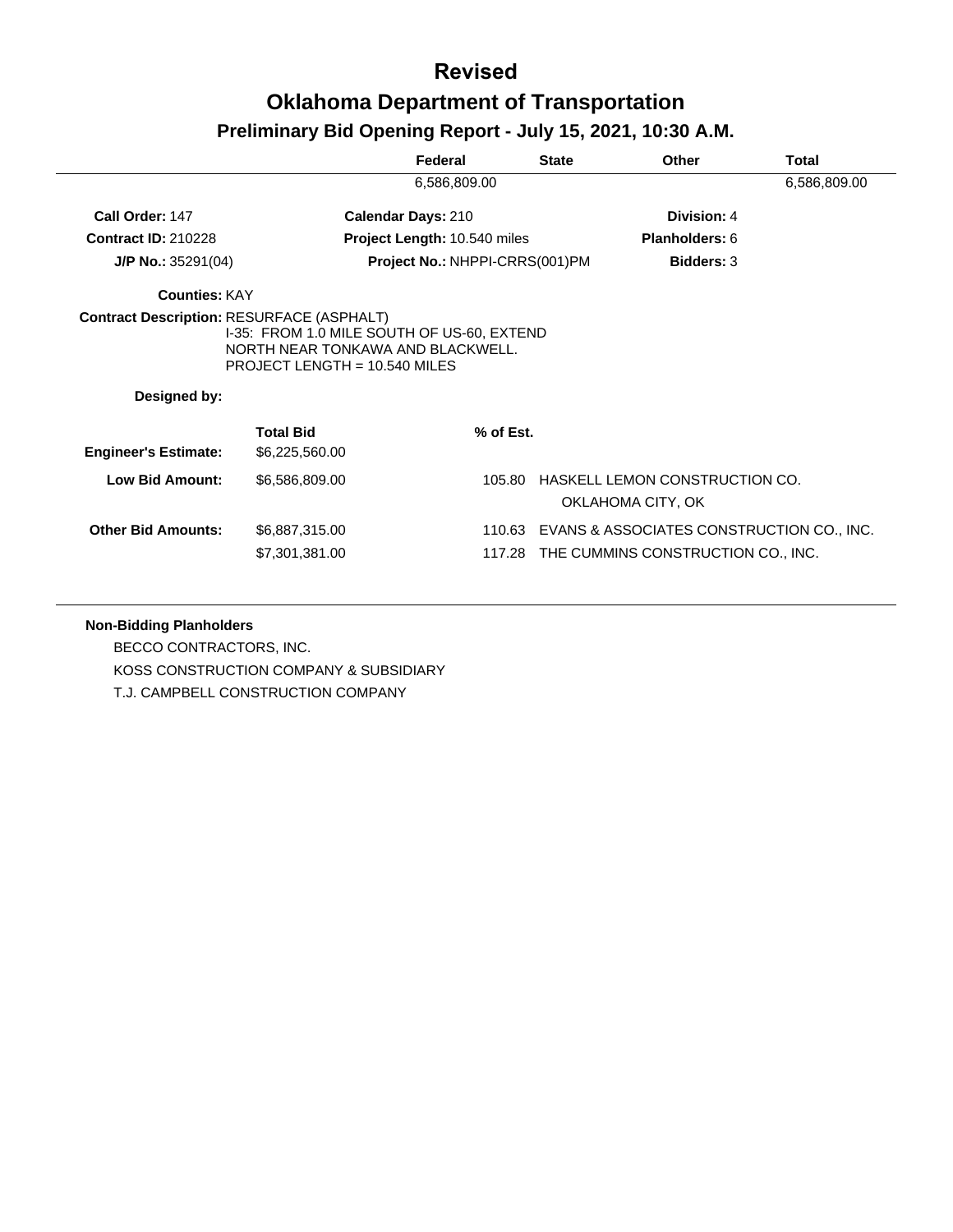### **Revised Oklahoma Department of Transportation**

### **Preliminary Bid Opening Report - July 15, 2021, 10:30 A.M.**

|                             |                                                                                                                    | Federal                      | <b>State</b>                  | <b>Other</b>                             | Total        |
|-----------------------------|--------------------------------------------------------------------------------------------------------------------|------------------------------|-------------------------------|------------------------------------------|--------------|
|                             |                                                                                                                    | 4,726,881.90                 | 1,181,720.47                  |                                          | 5,908,602.37 |
| Call Order: 150             |                                                                                                                    | <b>Calendar Days: 245</b>    |                               | Division: 2                              |              |
| <b>Contract ID: 210210</b>  |                                                                                                                    | Project Length: 0.868 miles  |                               | <b>Planholders: 11</b>                   |              |
| $J/P$ No.: 28005(07)        |                                                                                                                    | Project No.: STP-240B(093)PM |                               | <b>Bidders: 5</b>                        |              |
| <b>Counties: LEFLORE</b>    |                                                                                                                    |                              |                               |                                          |              |
| Designed by:                | US-270: OVER CASTON CREEK, 0.9 MILES SOUTH<br>OF THE US-271 JUNCTION NEAR WISTER.<br>PROJECT LENGTH = $0.867$ MILE |                              |                               |                                          |              |
| <b>Engineer's Estimate:</b> | <b>Total Bid</b><br>\$5,855,051.25                                                                                 | % of Est.                    |                               |                                          |              |
| <b>Low Bid Amount:</b>      | \$5,908,602.37                                                                                                     | 100.91                       |                               | ROBINSON CONSTRUCTION, LLC<br>POTEAU, OK |              |
| <b>Other Bid Amounts:</b>   | \$6,062,070.00                                                                                                     | 103.54                       |                               | MANHATTAN ROAD & BRIDGE COMPANY          |              |
|                             | \$6,289,738.68                                                                                                     | 107.42                       |                               | BRIDGECO CONTRACTORS, INC.               |              |
|                             | \$6,744,682.01                                                                                                     |                              |                               | 115.19 C-GAWF CONSTRUCTION, INC.         |              |
|                             | \$7,075,176.56                                                                                                     |                              | 120.84 HUB Construction, Inc. |                                          |              |

### **Non-Bidding Planholders**

B & B CONSTRUCTION SERVICE J.T., INC. OBC, INC. RRY SERVICES LLC K & R BUILDERS, INC. PARADIGM CONSTRUCTION & ENGINEERING, INC Treas Construction Inc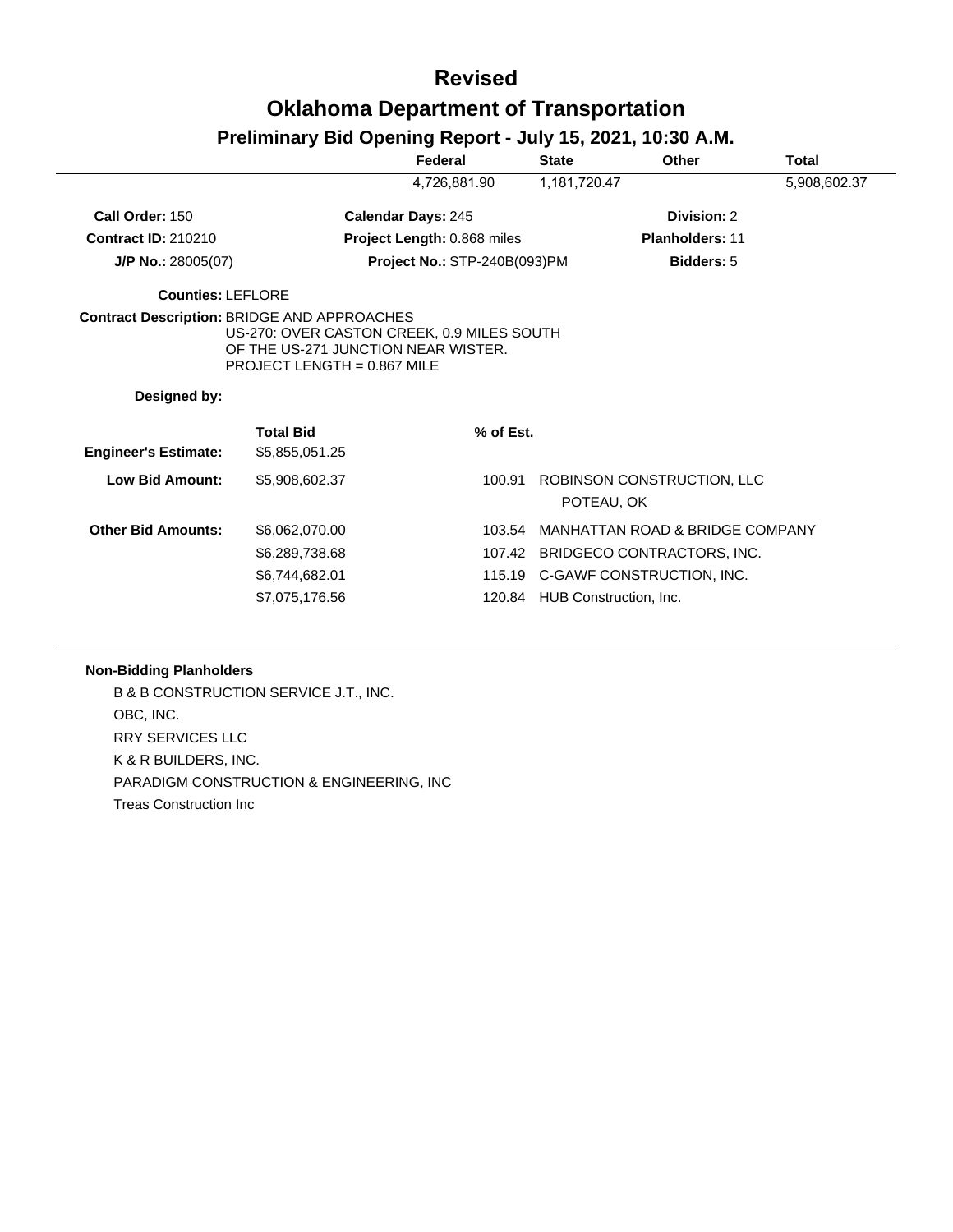|                                                  |                                                                                                       | Federal                             | <b>State</b>   | Other                                               | <b>Total</b> |
|--------------------------------------------------|-------------------------------------------------------------------------------------------------------|-------------------------------------|----------------|-----------------------------------------------------|--------------|
|                                                  |                                                                                                       | 5,599,856.00                        | 1,399,964.00   |                                                     | 6,999,820.00 |
| Call Order: 155                                  |                                                                                                       | <b>Calendar Days: 270</b>           |                | Division: 3                                         |              |
| <b>Contract ID: 210111</b>                       |                                                                                                       | <b>Project Length: 2.848 miles</b>  |                | <b>Planholders: 8</b>                               |              |
| J/P No.: 27947(04)                               |                                                                                                       | <b>Project No.: STP-241C(073)PM</b> |                | Bidders: 4                                          |              |
| <b>Counties: LINCOLN</b>                         |                                                                                                       |                                     |                |                                                     |              |
| <b>Contract Description: WIDEN AND RESURFACE</b> | SH-66: FROM THE OKLAHOMA COUNTY LINE,<br>EXTEND EAST NEAR WELLSTON.<br>PROJECT LENGTH = $2.848$ MILES |                                     |                |                                                     |              |
| Designed by:                                     |                                                                                                       |                                     |                |                                                     |              |
| <b>Engineer's Estimate:</b>                      | <b>Total Bid</b><br>\$7,938,134.25                                                                    | % of Est.                           |                |                                                     |              |
| <b>Low Bid Amount:</b>                           | \$6,999,820.00                                                                                        | 88.18                               |                | HASKELL LEMON CONSTRUCTION CO.<br>OKLAHOMA CITY, OK |              |
| <b>Other Bid Amounts:</b>                        | \$7,388,484.26                                                                                        | 93.08                               | CO., INC. (JV) | ALLEN CONTRACTING, INC./SHELL CONSTRUCTION          |              |
|                                                  | \$7,682,600.00                                                                                        | 96.78                               |                | SILVER STAR CONSTRUCTION COMPANY, INC.              |              |
|                                                  | \$8,038,416.20                                                                                        |                                     |                | 101.26 T.J. CAMPBELL CONSTRUCTION COMPANY           |              |

#### **Non-Bidding Planholders**

THE CUMMINS CONSTRUCTION CO., INC. C-GAWF CONSTRUCTION, INC. BECCO CONTRACTORS, INC. CROSSLAND HEAVY CONTRACTORS INC.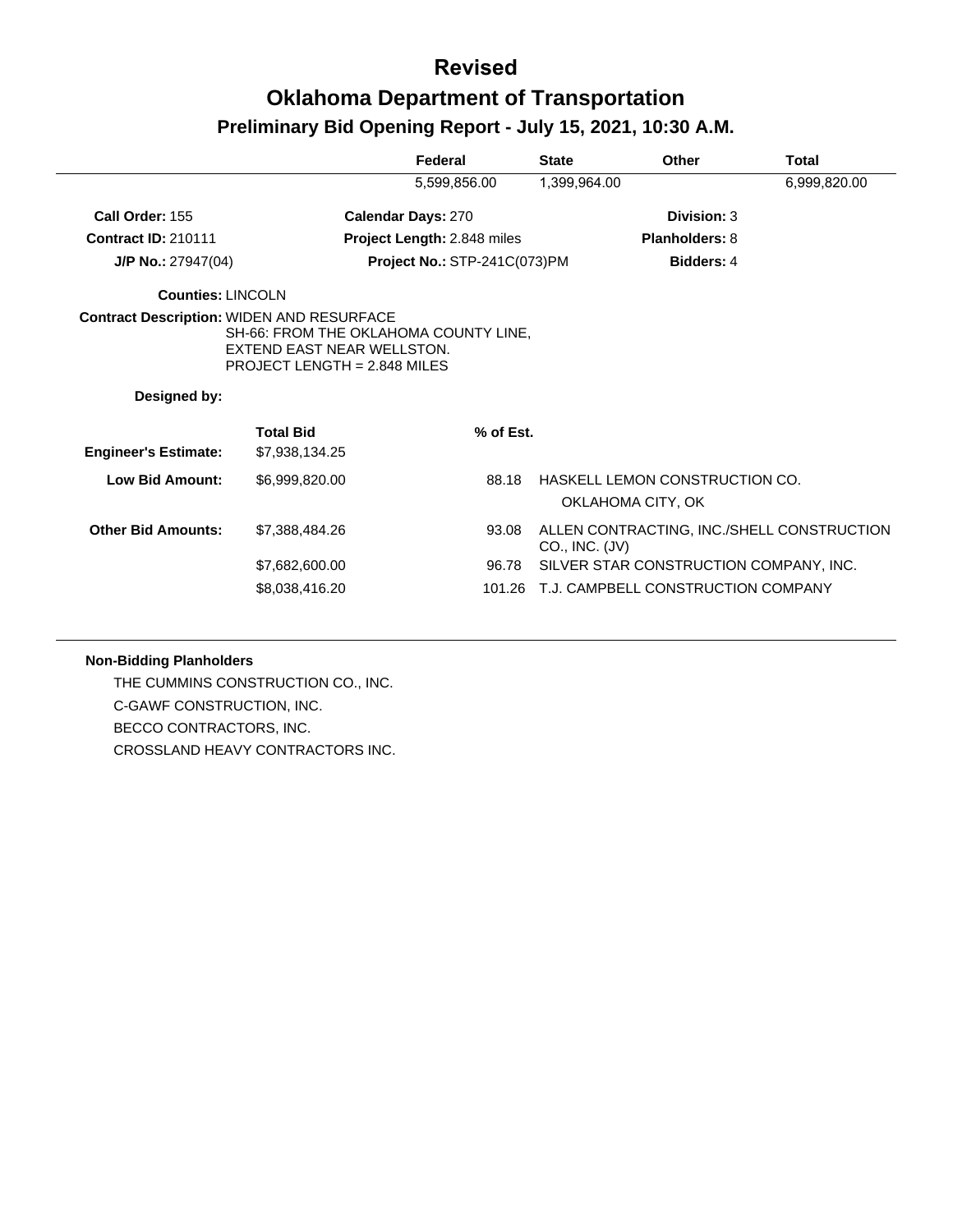|                                                 |                                                                                                                       | Federal                       | <b>State</b> | Other                                                                             | <b>Total</b> |
|-------------------------------------------------|-----------------------------------------------------------------------------------------------------------------------|-------------------------------|--------------|-----------------------------------------------------------------------------------|--------------|
|                                                 |                                                                                                                       |                               |              | 3,170,376.45                                                                      | 3,170,376.45 |
| Call Order: 160                                 |                                                                                                                       | Calendar Days: 210            |              | Division: 4                                                                       |              |
| <b>Contract ID: 210211</b>                      |                                                                                                                       | Project Length: 0.996 miles   |              | Planholders: 8                                                                    |              |
| $J/P$ No.: 25089(04)                            |                                                                                                                       | Project No.: CIRB-142C(152)RB |              | Bidders: 4                                                                        |              |
| <b>Counties: LOGAN</b>                          |                                                                                                                       |                               |              |                                                                                   |              |
| Contract Description: GRADE, DRAIN, AND SURFACE | COUNTY ROAD (COLTRANE ROAD/NS-312): FROM<br>WATERLOO ROAD. EXTEND NORTH NEAR EDMOND.<br>PROJECT LENGTH = $0.996$ MILE |                               |              |                                                                                   |              |
| Designed by:                                    |                                                                                                                       |                               |              |                                                                                   |              |
| <b>Engineer's Estimate:</b>                     | <b>Total Bid</b><br>\$3,282,832.55                                                                                    | % of Est.                     |              |                                                                                   |              |
| <b>Low Bid Amount:</b>                          | \$3,170,376.45                                                                                                        | 96.57                         |              | ALLEN CONTRACTING, INC./SHELL CONSTRUCTION<br>CO., INC. (JV)<br>OKLAHOMA CITY, OK |              |
| <b>Other Bid Amounts:</b>                       | \$3,755,668.90                                                                                                        | 114.40                        |              | T.J. CAMPBELL CONSTRUCTION COMPANY                                                |              |
|                                                 | \$3,772,400.00                                                                                                        | 114.91                        |              | CROSSLAND HEAVY CONTRACTORS INC.                                                  |              |
|                                                 | \$4,729,200.50                                                                                                        |                               |              | 144.06 SCHWARZ PAVING CO., INC.                                                   |              |
|                                                 |                                                                                                                       |                               |              | (D)                                                                               |              |

#### **Non-Bidding Planholders**

C-GAWF CONSTRUCTION, INC. HASKELL LEMON CONSTRUCTION CO. SILVER STAR CONSTRUCTION COMPANY, INC. THE CUMMINS CONSTRUCTION CO., INC.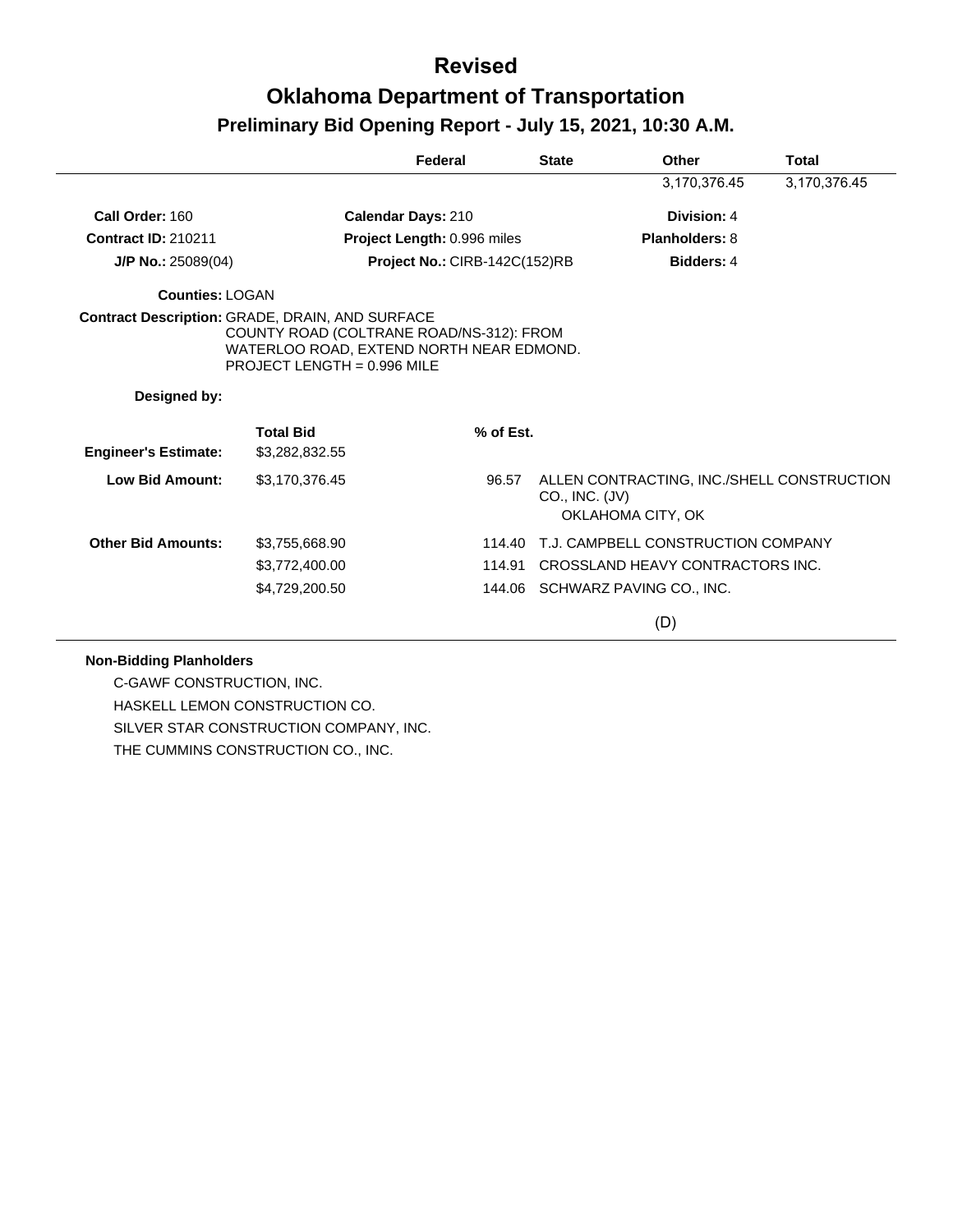|                             |                                                                                                                                                                                             | Federal                            | <b>State</b>       | Other                                             | Total         |
|-----------------------------|---------------------------------------------------------------------------------------------------------------------------------------------------------------------------------------------|------------------------------------|--------------------|---------------------------------------------------|---------------|
|                             |                                                                                                                                                                                             | 25,501,838.82                      | 6,375,459.70       |                                                   | 31,877,298.52 |
| Call Order: 165             |                                                                                                                                                                                             | <b>Calendar Days: 480</b>          |                    | Division: 7                                       |               |
| <b>Contract ID: 190363</b>  |                                                                                                                                                                                             | <b>Project Length: 1.844 miles</b> |                    | <b>Planholders: 7</b>                             |               |
| $J/P$ No.: 19576(05)        |                                                                                                                                                                                             | Project No.: NHPPI-3500-(081)PM    |                    | Bidders: 5                                        |               |
| Counties: LOVE              |                                                                                                                                                                                             |                                    |                    |                                                   |               |
|                             | <b>Contract Description: BRIDGE AND APPROACHES</b><br>I-35: OVER US-77 AND BNSF RAILROAD, 8.0 MILES<br>NORTH OF THE TEXAS STATE LINE<br>NEAR THACKERVILLE.<br>PROJECT LENGTH = $0.984$ MILE |                                    |                    |                                                   |               |
|                             | <b>Designed by: WHITE ENGINEERING ASSOCIATES, INC.</b>                                                                                                                                      |                                    |                    |                                                   |               |
| <b>Engineer's Estimate:</b> | <b>Total Bid</b><br>\$31,442,071.55                                                                                                                                                         | % of Est.                          |                    |                                                   |               |
| <b>Low Bid Amount:</b>      | \$31,877,298.52                                                                                                                                                                             |                                    | ADA, OK            | 101.38 C3 CONSTRUCTION, INC.                      |               |
| <b>Other Bid Amounts:</b>   | \$32,439,713.07                                                                                                                                                                             | 103.17                             |                    | DUIT CONSTRUCTION CO., INC. / OBC, INC.           |               |
|                             | \$32,881,091.00                                                                                                                                                                             | 104.58                             |                    | MANHATTAN ROAD & BRIDGE COMPANY                   |               |
|                             | \$35,723,607.90                                                                                                                                                                             |                                    | 113.62 WEBBER, LLC |                                                   |               |
|                             | \$39,286,840.52                                                                                                                                                                             |                                    | CO., INC. (JV)     | 124.95 ALLEN CONTRACTING, INC./SHELL CONSTRUCTION |               |

#### **Non-Bidding Planholders**

SHERWOOD CONSTRUCTION CO., INC. SILVER STAR CONSTRUCTION COMPANY, INC.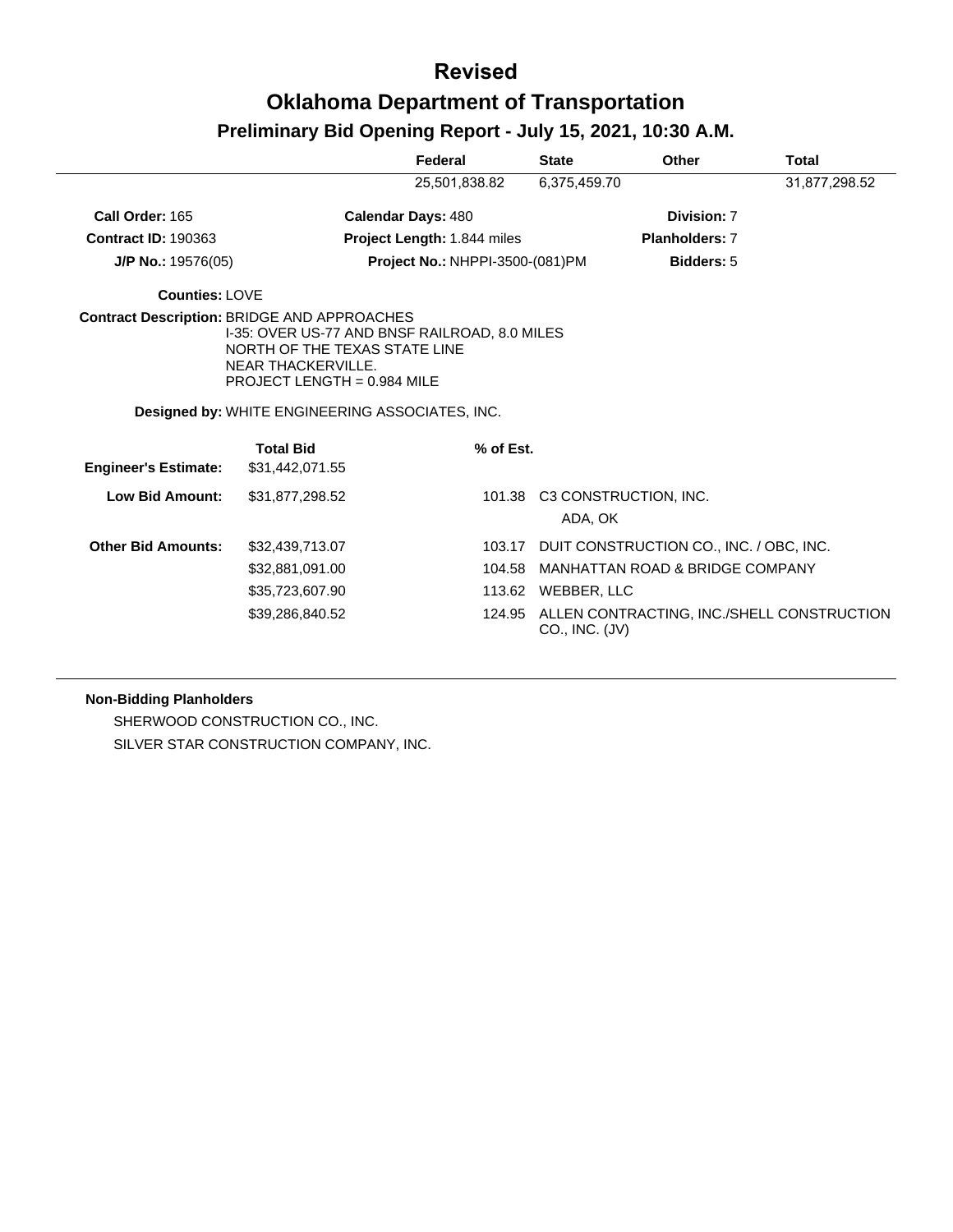|                                                    |                                                                                                                                                                          | Federal                      | <b>State</b> | Other                                     | <b>Total</b> |
|----------------------------------------------------|--------------------------------------------------------------------------------------------------------------------------------------------------------------------------|------------------------------|--------------|-------------------------------------------|--------------|
|                                                    |                                                                                                                                                                          | 85,000.00                    |              | 1,140,773.96                              | 1,225,773.96 |
| Call Order: 170                                    |                                                                                                                                                                          | <b>Calendar Days: 180</b>    |              | Division: 1                               |              |
| <b>Contract ID: 210180</b>                         |                                                                                                                                                                          | Project Length: 0.097 miles  |              | Planholders: 13                           |              |
| J/P No.: 28516(04)                                 |                                                                                                                                                                          | Project No.: STP-251B(125)Cl |              | Bidders: 7                                |              |
| <b>Counties: MUSKOGEE</b>                          |                                                                                                                                                                          |                              |              |                                           |              |
| <b>Contract Description: BRIDGE AND APPROACHES</b> | COUNTY ROAD (EW-890/EAST HANCOCK ROAD): OVER<br>COODY CREEK, 1.1 MILES EAST OF THE<br>SH-165/MUSKOGEE TURNPIKE JUNCTION<br>NEAR MUSKOGEE.<br>PROJECT LENGTH = 0.097 MILE |                              |              |                                           |              |
|                                                    | <b>Designed by: CRAFTON, TULL, &amp; ASSOCIATES, INC.</b>                                                                                                                |                              |              |                                           |              |
|                                                    | <b>Total Bid</b>                                                                                                                                                         | % of Est.                    |              |                                           |              |
| <b>Engineer's Estimate:</b>                        | \$1,427,941.14                                                                                                                                                           |                              |              |                                           |              |
| <b>Low Bid Amount:</b>                             | \$1,225,773.96                                                                                                                                                           | 85.84                        | JOPLIN, MO   | <b>H &amp; H BRIDGE COMPANY</b>           |              |
| <b>Other Bid Amounts:</b>                          |                                                                                                                                                                          |                              |              |                                           |              |
|                                                    | \$1,323,418.41                                                                                                                                                           | 92.68                        |              | K & R BUILDERS, INC.                      |              |
|                                                    | \$1,442,373.00                                                                                                                                                           | 101.01                       |              | PARADIGM CONSTRUCTION & ENGINEERING, INC. |              |
|                                                    | \$1,456,635.00                                                                                                                                                           | 102.01                       |              | MANHATTAN ROAD & BRIDGE COMPANY           |              |
|                                                    | \$1,488,729.19                                                                                                                                                           |                              |              | 104.26 BRIDGECO CONTRACTORS, INC.         |              |
|                                                    | \$1,647,476.56                                                                                                                                                           | 115.37                       |              | C3 CONSTRUCTION, INC.                     |              |
|                                                    | \$2,033,244.57                                                                                                                                                           |                              |              | 142.39 CONCRETE SERVICES CORPORATION      |              |
|                                                    |                                                                                                                                                                          |                              |              | (D)                                       |              |

#### **Non-Bidding Planholders**

BRIGHT LIGHTING, INC. DBA BL TOWER CONSTRUCTION OBC, INC. HASKELL LEMON CONSTRUCTION CO. Treas Construction Inc CROSSLAND HEAVY CONTRACTORS INC. BECCO CONTRACTORS, INC.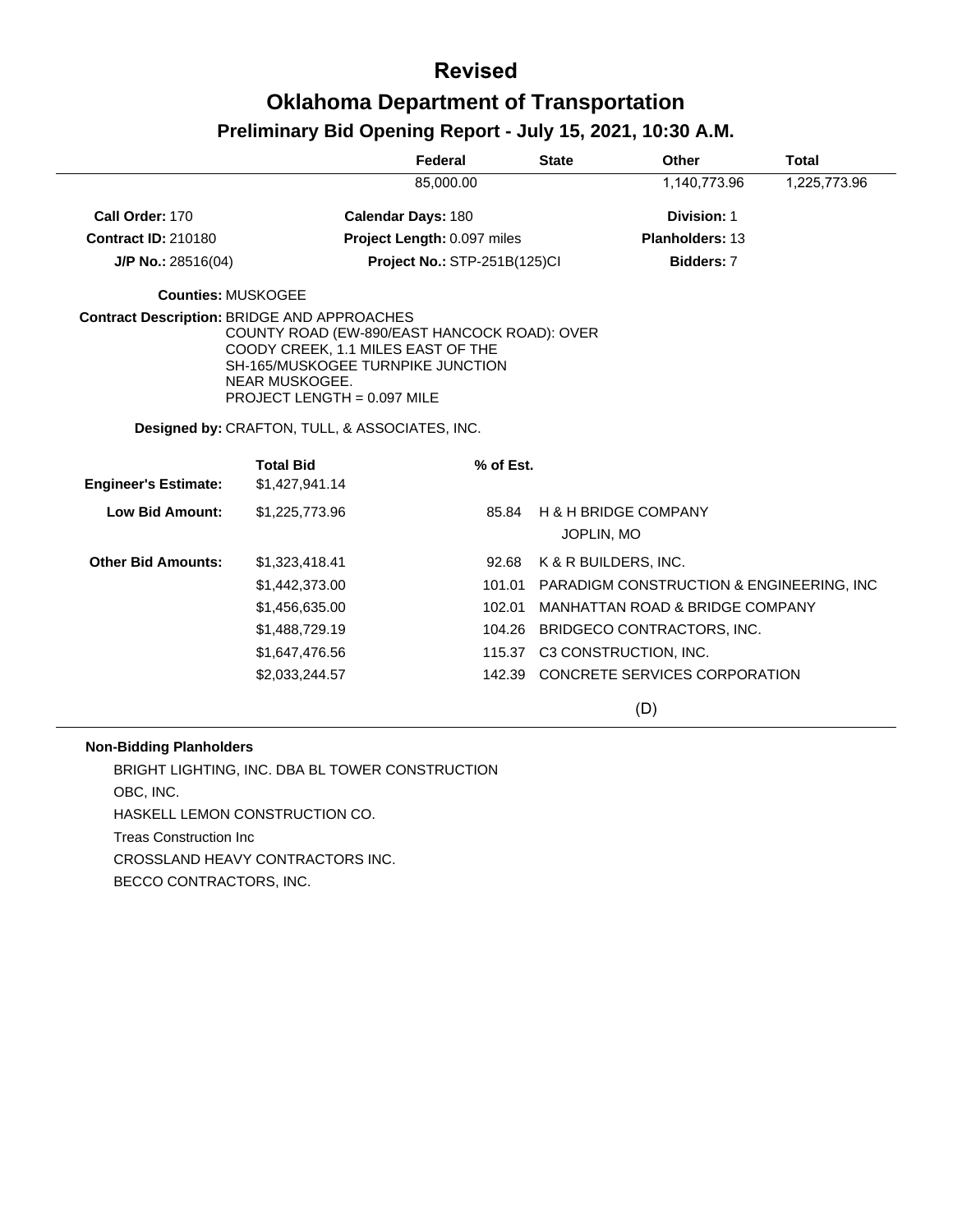|                             |                                                                                                                                                                                                                                                                                                                   | Federal                      | <b>State</b>                | Other                                     | <b>Total</b> |
|-----------------------------|-------------------------------------------------------------------------------------------------------------------------------------------------------------------------------------------------------------------------------------------------------------------------------------------------------------------|------------------------------|-----------------------------|-------------------------------------------|--------------|
|                             |                                                                                                                                                                                                                                                                                                                   | 1,160,977.00                 |                             | 797,738.00                                | 1,958,715.00 |
| Call Order: 180             |                                                                                                                                                                                                                                                                                                                   | <b>Calendar Days: 180</b>    |                             | <b>Division: 8</b>                        |              |
| <b>Contract ID: 200021</b>  |                                                                                                                                                                                                                                                                                                                   | Project Length: 0.305 miles  |                             | <b>Planholders: 12</b>                    |              |
| $J/P$ No.: 30491(04)        |                                                                                                                                                                                                                                                                                                                   | Project No.: STP-253F(047)Cl |                             | Bidders: 7                                |              |
| <b>Counties: NOWATA</b>     |                                                                                                                                                                                                                                                                                                                   |                              |                             |                                           |              |
|                             | <b>Contract Description: BRIDGE AND APPROACHES</b><br>COUNTY ROADS (DELAWARE AVENUE AND CEDAR STREET):<br>DELAWARE AVENUE, OVER WESTERN BRANCH 0.1 MILES<br>WEST OF THE US-169 JUNCTION IN NOWATA.<br>CEDAR STREET, OVER WESTERN BRANCH 0.1 MILES<br>NORTH OF THE US-60 JUNCTION.<br>PROJECT LENGTH = 0.305 MILES |                              |                             |                                           |              |
|                             | Designed by: GUY ENGINEERING SERVICES INC.                                                                                                                                                                                                                                                                        |                              |                             |                                           |              |
|                             | <b>Total Bid</b>                                                                                                                                                                                                                                                                                                  | % of Est.                    |                             |                                           |              |
| <b>Engineer's Estimate:</b> | \$2,217,650.50                                                                                                                                                                                                                                                                                                    |                              |                             |                                           |              |
| <b>Low Bid Amount:</b>      | \$1,958,715.00                                                                                                                                                                                                                                                                                                    | 88.32                        | SAPULPA, OK                 | PARADIGM CONSTRUCTION & ENGINEERING, INC. |              |
| <b>Other Bid Amounts:</b>   | \$2,276,325.40                                                                                                                                                                                                                                                                                                    |                              | <b>CONSTRUCTION</b>         | 102.65 BRIGHT LIGHTING, INC. DBA BL TOWER |              |
|                             | \$2,278,000.00                                                                                                                                                                                                                                                                                                    |                              |                             | 102.72 CROSSLAND HEAVY CONTRACTORS INC.   |              |
|                             | \$2,278,056.19                                                                                                                                                                                                                                                                                                    |                              |                             | 102.72 B & B BRIDGE COMPANY, LLC          |              |
|                             | \$2,367,488.46                                                                                                                                                                                                                                                                                                    |                              | 106.76 H & H BRIDGE COMPANY |                                           |              |
|                             | \$2,387,000.00                                                                                                                                                                                                                                                                                                    |                              |                             | 107.64 BECCO CONTRACTORS, INC.            |              |
|                             | \$2,606,351.14                                                                                                                                                                                                                                                                                                    |                              |                             | 117.53 GRADE LINE CONSTRUCTION, LLC       |              |
|                             |                                                                                                                                                                                                                                                                                                                   |                              |                             | (D)                                       |              |

#### **Non-Bidding Planholders**

Tri Star Construction Arkansas, LLC FRONTIER BRIDGE, INC. CONCRETE SERVICES CORPORATION DOWNEY CONTRACTING, LLC K & R BUILDERS, INC.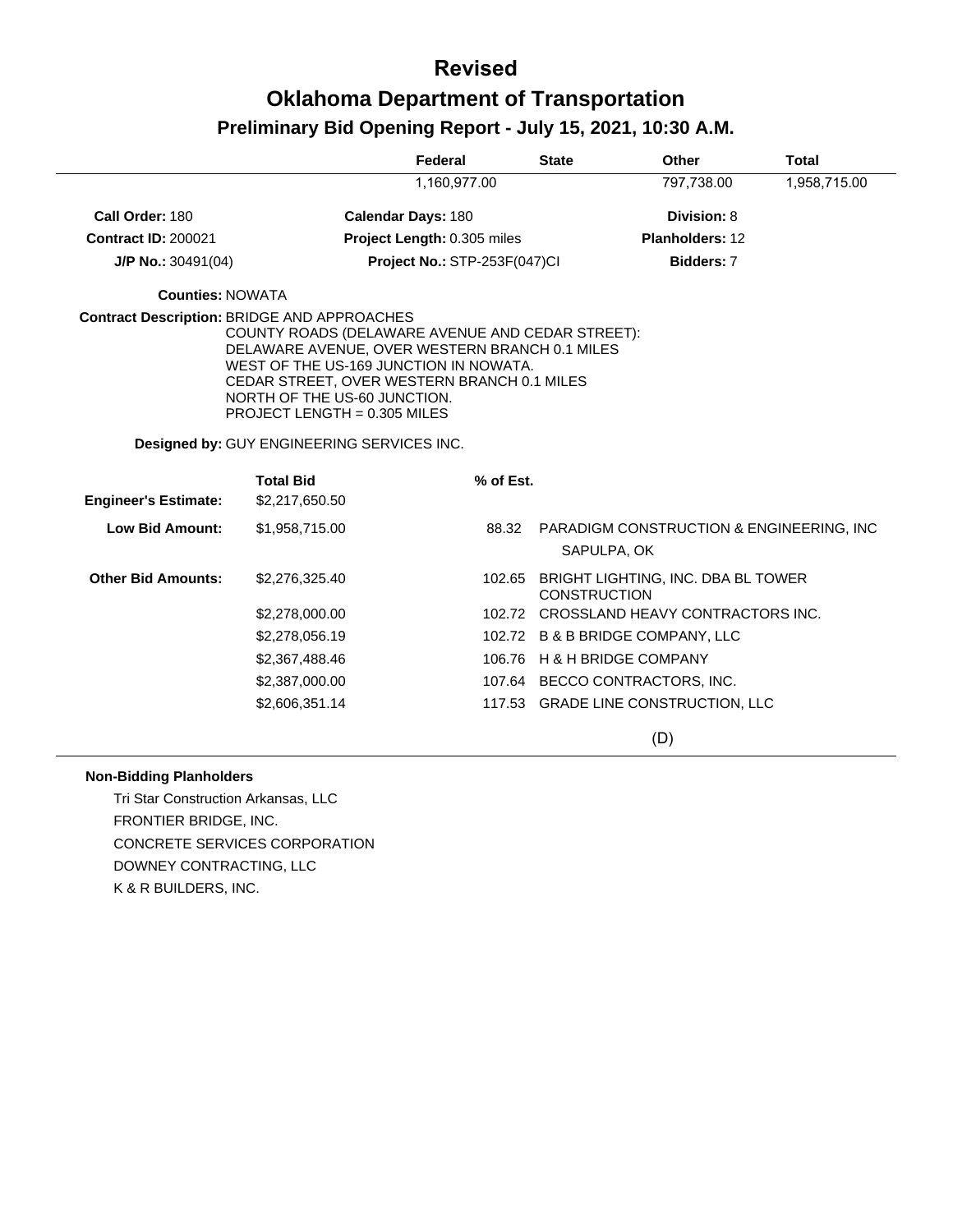|                             |                                                                                                                                               | Federal                      | <b>State</b> | Other                 | <b>Total</b> |
|-----------------------------|-----------------------------------------------------------------------------------------------------------------------------------------------|------------------------------|--------------|-----------------------|--------------|
|                             |                                                                                                                                               | 232,874.80                   |              |                       | 232,874.80   |
| Call Order: 185             |                                                                                                                                               | <b>Calendar Days: 30</b>     |              | Division: 8           |              |
| <b>Contract ID: 210213</b>  |                                                                                                                                               | Project Length: 0.870 miles  |              | <b>Planholders: 2</b> |              |
| $J/P$ No.: 33780(04)        |                                                                                                                                               | Project No.: STP-CRRS(004)PM |              | <b>Bidders: 2</b>     |              |
| <b>Counties: NOWATA</b>     |                                                                                                                                               |                              |              |                       |              |
|                             | US-169A: FROM THE US-60 JUNCTION, EXTEND<br>NORTHEAST IN NOWATA.<br>PROJECT LENGTH = $0.87$ MILE<br><b>Designed by: ODOT FIELD DIVISION 8</b> |                              |              |                       |              |
|                             | <b>Total Bid</b>                                                                                                                              | % of Est.                    |              |                       |              |
| <b>Engineer's Estimate:</b> | \$151,531.28                                                                                                                                  |                              |              |                       |              |
|                             |                                                                                                                                               |                              |              |                       |              |
| <b>Low Bid Amount:</b>      | \$232,874.80                                                                                                                                  | 153.68                       | TULSA, OK    | APAC-CENTRAL, INC.    |              |

**Non-Bidding Planholders**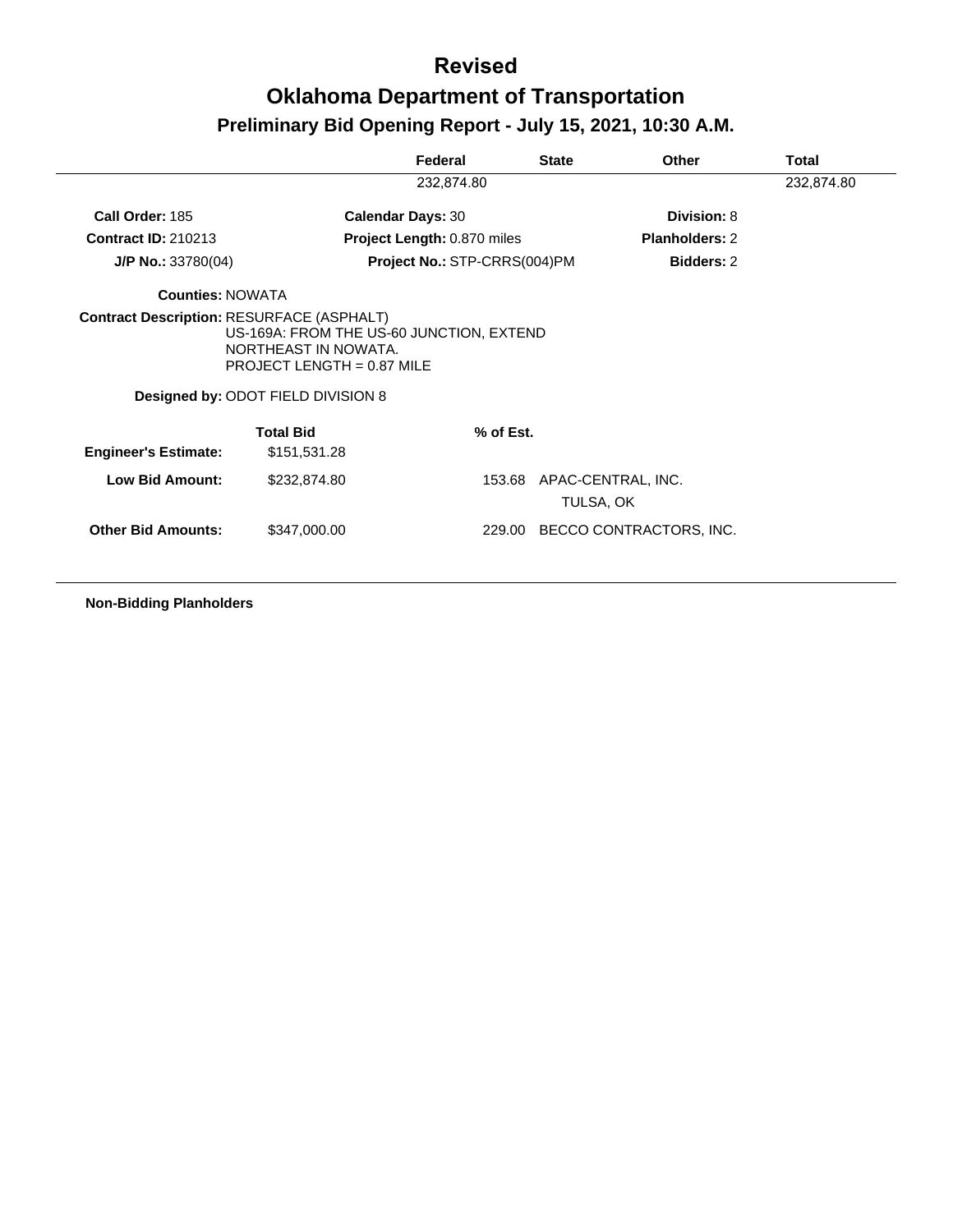|                             |                                                                | Federal                                                                                                     | <b>State</b> | Other                               | Total      |
|-----------------------------|----------------------------------------------------------------|-------------------------------------------------------------------------------------------------------------|--------------|-------------------------------------|------------|
| <b>Deferred</b>             |                                                                | 853,373.00                                                                                                  |              | 15,844.00                           | 869,217.00 |
| Call Order: 195             |                                                                | <b>Calendar Days: 60</b>                                                                                    |              | Division: 4                         |            |
| <b>Contract ID: 210214</b>  |                                                                | Project Length: 0.000 miles                                                                                 |              | Planholders: 5                      |            |
| $J/P$ No.: 33347(04)        |                                                                | Project No.: STPG-255F(481)AG                                                                               |              | <b>Bidders: 3</b>                   |            |
| <b>Counties: OKLAHOMA</b>   |                                                                |                                                                                                             |              |                                     |            |
| Designed by: JACOBS         | IN THE CITY OF MIDWEST CITY.<br>PROJECT LENGTH = $0.000$ MILES | CITY STREETS (RENO AVENUE/MIDWEST<br>BOULEVARD/DOUGLAS BOULEVARD/<br>SE 15TH STREET): AT MULTIPLE LOCATIONS |              |                                     |            |
|                             |                                                                |                                                                                                             |              |                                     |            |
| <b>Engineer's Estimate:</b> | <b>Total Bid</b><br>\$676,488.93                               | % of Est.                                                                                                   |              |                                     |            |
| <b>Low Bid Amount:</b>      | \$869,217.00                                                   | 128.49                                                                                                      |              | TRAFFIC SIGNALS, INC.<br>EDMOND, OK |            |
| <b>Other Bid Amounts:</b>   | \$932,513.65                                                   | 137.85                                                                                                      |              | MIDSTATE TRAFFIC CONTROL, INC.      |            |
|                             | \$1,137,362.97                                                 |                                                                                                             |              | 168.13 DOWNEY CONTRACTING, LLC      |            |
|                             |                                                                |                                                                                                             |              |                                     |            |

TRAFFIC & LIGHTING SYSTEMS, LLC TI-ZACK CONCRETE, INC.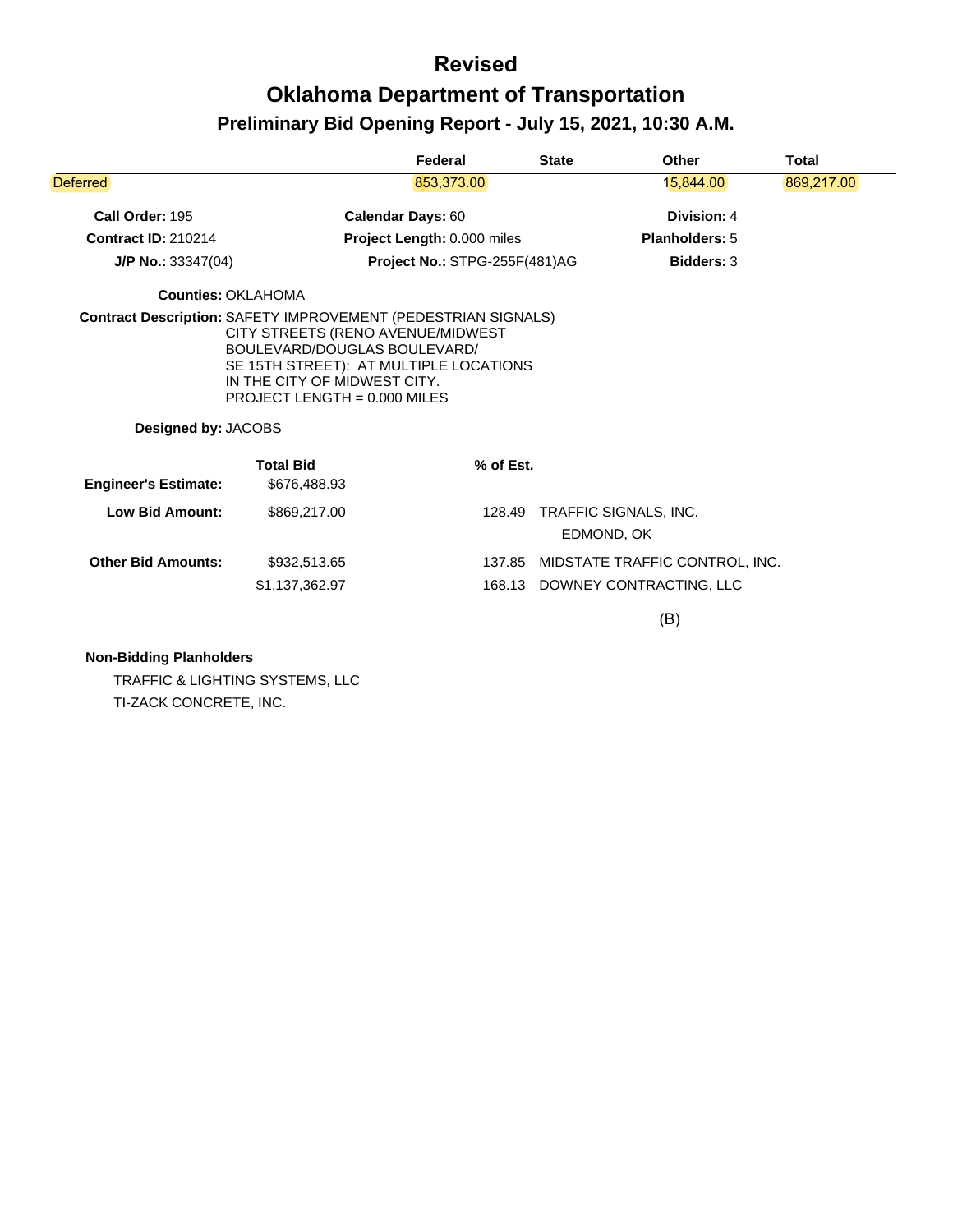### **Revised**

# **Oklahoma Department of Transportation**

### **Preliminary Bid Opening Report - July 15, 2021, 10:30 A.M.**

|                             |                                                                                                                                                                                                     | Federal                      | <b>State</b>                                 | Other                                | Total        |
|-----------------------------|-----------------------------------------------------------------------------------------------------------------------------------------------------------------------------------------------------|------------------------------|----------------------------------------------|--------------------------------------|--------------|
|                             |                                                                                                                                                                                                     |                              | 1,053,463.49                                 | 236,000.00                           | 1,289,463.49 |
| Call Order: 200             |                                                                                                                                                                                                     | <b>Calendar Days: 240</b>    |                                              | Division: 4                          |              |
| <b>Contract ID: 210215</b>  |                                                                                                                                                                                                     | Project Length: 0.115 miles  |                                              | <b>Planholders: 11</b>               |              |
| $J/P$ No.: 34233(04)        |                                                                                                                                                                                                     | Project No.: SBR-4000(124)SB |                                              | Bidders: 5                           |              |
| Counties: OKLAHOMA          |                                                                                                                                                                                                     |                              |                                              |                                      |              |
|                             | <b>Contract Description: BRIDGE REHABILITATION</b><br>CITY STREET (ROCKWELL AVENUE): OVER I-40, 2.0<br>MILES EAST OF THE CANADIAN COUNTY LINE<br>IN OKLAHOMA CITY.<br>PROJECT LENGTH = $0.115$ MILE |                              |                                              |                                      |              |
| Designed by:                |                                                                                                                                                                                                     |                              |                                              |                                      |              |
| <b>Engineer's Estimate:</b> | <b>Total Bid</b><br>\$1,224,761.50                                                                                                                                                                  | % of Est.                    |                                              |                                      |              |
| Low Bid Amount:             | \$1,289,463.49                                                                                                                                                                                      |                              | 105.28 K & R BUILDERS, INC.<br>WHEATLAND, OK |                                      |              |
| <b>Other Bid Amounts:</b>   | \$1,450,344.70                                                                                                                                                                                      |                              |                                              | 118.42 BUILT RIGHT CONSTRUCTION, LLC |              |
|                             | \$1,837,681.60                                                                                                                                                                                      | 150.04                       | <b>SUBSIDIARIES</b>                          | WILDCAT CONSTRUCTION CO., INC. &     |              |
|                             | \$1,951,326.93                                                                                                                                                                                      |                              | 159.32 FRONTIER BRIDGE, INC.                 |                                      |              |
|                             | \$1,993,956.31                                                                                                                                                                                      |                              | 162.80 OBC, INC.                             |                                      |              |
|                             |                                                                                                                                                                                                     |                              |                                              | (B)                                  |              |

#### **Non-Bidding Planholders**

B & B CONSTRUCTION SERVICE J.T., INC. LOGOS CONSTRUCTION CO., LLC HASKELL LEMON CONSTRUCTION CO. Central Bridge Company SILVER STAR CONSTRUCTION COMPANY, INC. DOWNEY CONTRACTING, LLC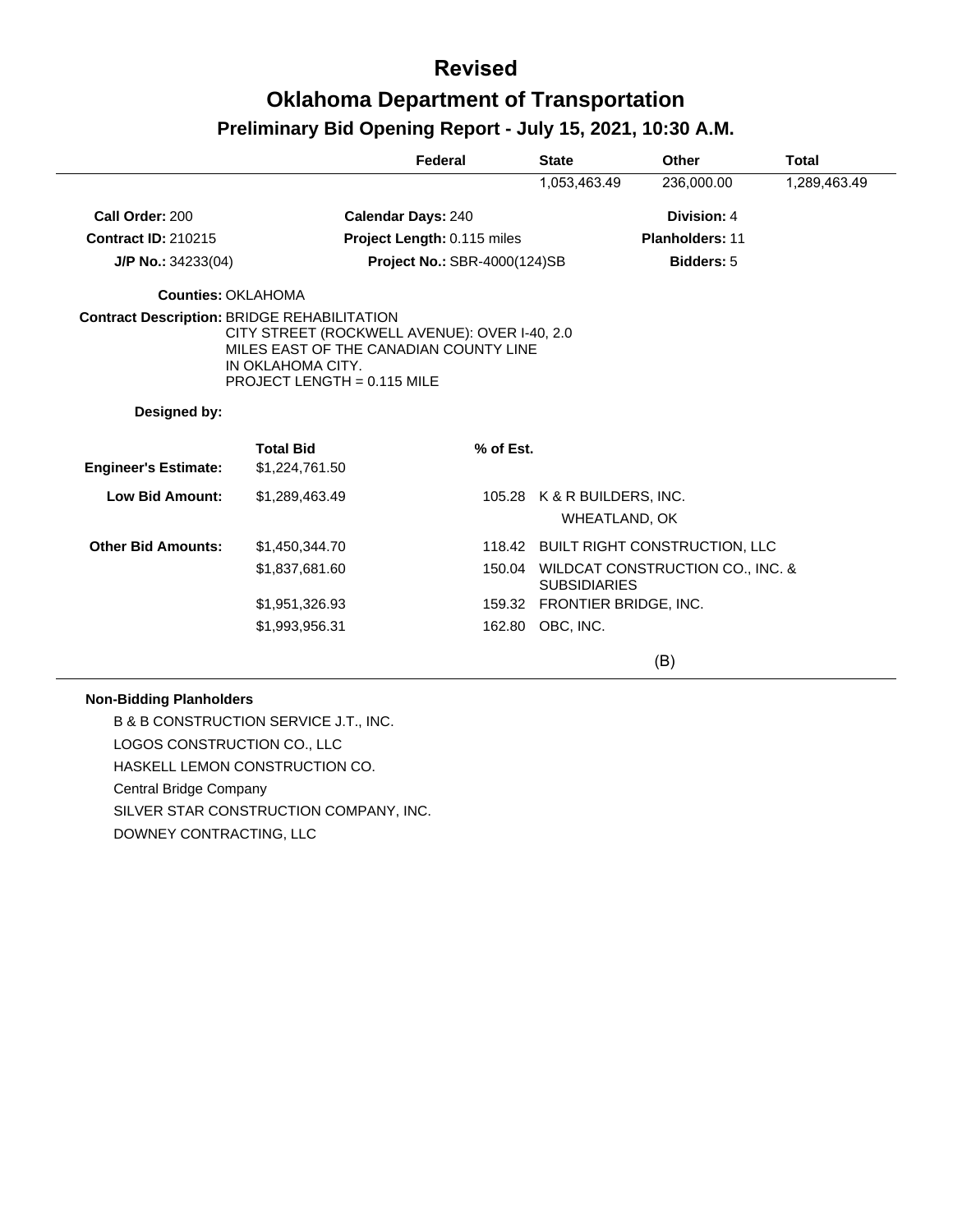### **Revised**

# **Oklahoma Department of Transportation**

### **Preliminary Bid Opening Report - July 15, 2021, 10:30 A.M.**

|                                                    |                                                                                                                                              | Federal                      | <b>State</b>        | Other                                      | <b>Total</b> |
|----------------------------------------------------|----------------------------------------------------------------------------------------------------------------------------------------------|------------------------------|---------------------|--------------------------------------------|--------------|
|                                                    |                                                                                                                                              | 265,000.00                   |                     | 772,437.49                                 | 1,037,437.49 |
| Call Order: 205                                    |                                                                                                                                              | <b>Calendar Days: 120</b>    |                     | Division: 1                                |              |
| <b>Contract ID: 210216</b>                         |                                                                                                                                              | Project Length: 0.308 miles  |                     | <b>Planholders: 13</b>                     |              |
| $J/P$ No.: 23055(04)                               |                                                                                                                                              | Project No.: STP-156C(117)Cl |                     | Bidders: 6                                 |              |
| <b>Counties: OKMULGEE</b>                          |                                                                                                                                              |                              |                     |                                            |              |
| <b>Contract Description: BRIDGE AND APPROACHES</b> | COUNTY ROAD (TURKEY PEN HOLLOW ROAD/NS-392): OVER UNNAMED CREEK, 2.1<br>MILES NORTH OF I-40 NEAR HENRYETTA.<br>PROJECT LENGTH = $0.301$ MILE |                              |                     |                                            |              |
| Designed by:                                       |                                                                                                                                              |                              |                     |                                            |              |
| <b>Engineer's Estimate:</b>                        | <b>Total Bid</b><br>\$1,346,552.75                                                                                                           | % of Est.                    |                     |                                            |              |
| <b>Low Bid Amount:</b>                             | \$1,037,437.49                                                                                                                               | 77.04                        | JOPLIN, MO          | <b>H &amp; H BRIDGE COMPANY</b>            |              |
| <b>Other Bid Amounts:</b>                          | \$1,236,004.39                                                                                                                               | 91.79                        |                     | K & R BUILDERS, INC.                       |              |
|                                                    | \$1,317,102.13                                                                                                                               | 97.81                        |                     | <b>CONCRETE SERVICES CORPORATION</b>       |              |
|                                                    | \$1,452,812.20                                                                                                                               |                              |                     | 107.89 C-GAWF CONSTRUCTION, INC.           |              |
|                                                    | \$1,499,000.00                                                                                                                               |                              |                     | 111.32 Tri Star Construction Arkansas, LLC |              |
|                                                    | \$1,518,708.37                                                                                                                               | 112.78                       | <b>CONSTRUCTION</b> | BRIGHT LIGHTING, INC. DBA BL TOWER         |              |

(D)

#### **Non-Bidding Planholders**

BRIDGECO CONTRACTORS, INC. BECCO CONTRACTORS, INC. WYATT CONTRACTING, INC. BUILT RIGHT CONSTRUCTION, LLC HASKELL LEMON CONSTRUCTION CO. RRY SERVICES LLC SEWELL BROS., INC.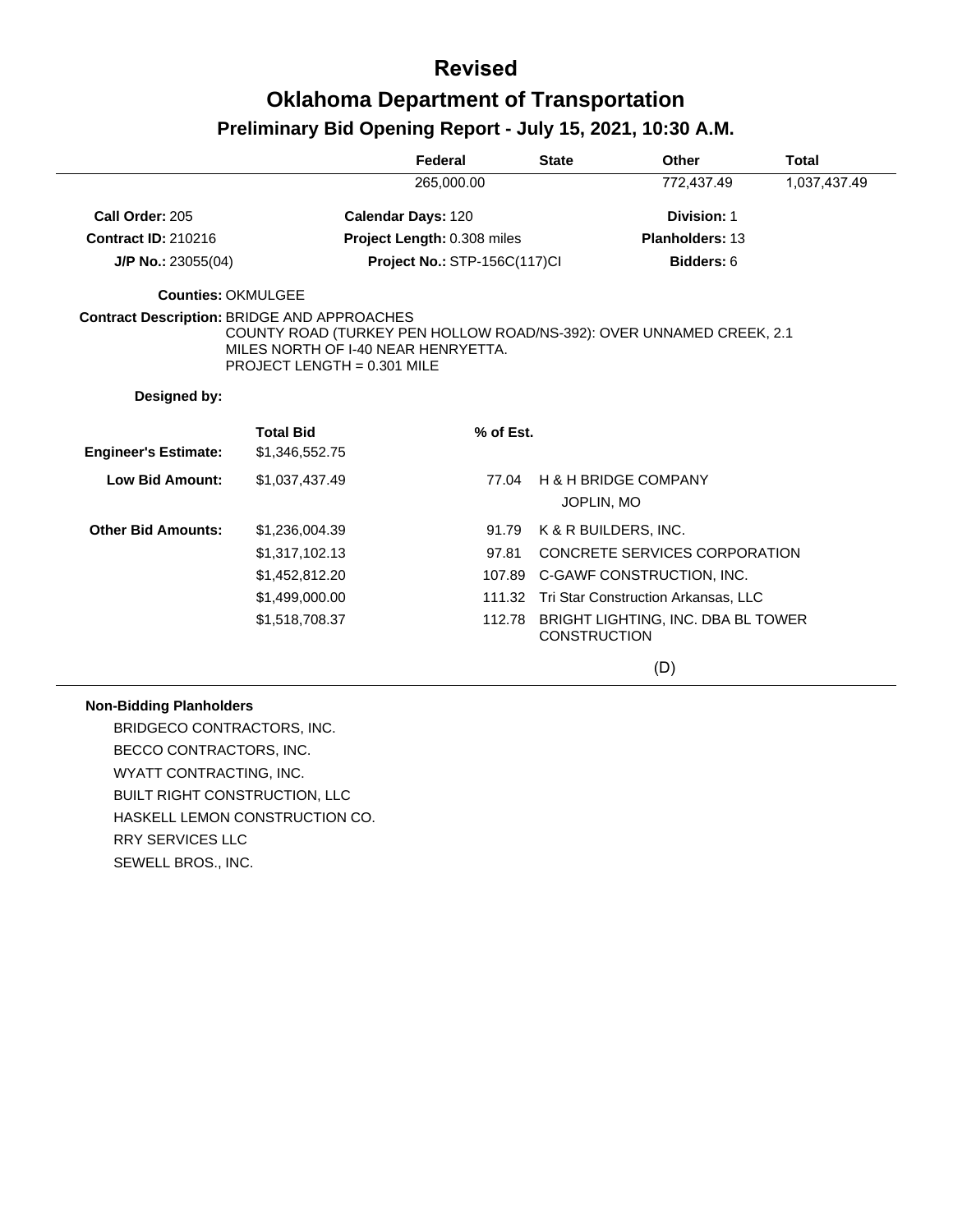|                             |                                                                                                                                                                                             | Federal                      |           | <b>State</b> | Other                                        | Total                                    |
|-----------------------------|---------------------------------------------------------------------------------------------------------------------------------------------------------------------------------------------|------------------------------|-----------|--------------|----------------------------------------------|------------------------------------------|
|                             |                                                                                                                                                                                             |                              |           | 51,753.00    |                                              | 51,753.00                                |
| Call Order: 210             |                                                                                                                                                                                             | <b>Calendar Days: 180</b>    |           |              | Division: 7                                  |                                          |
| <b>Contract ID: 210217</b>  |                                                                                                                                                                                             | Project Length: 5.770 miles  |           |              | Planholders: 6                               |                                          |
| $J/P$ No.: 29657(15)        |                                                                                                                                                                                             | Project No.: SSP-269B(088)RW |           |              | <b>Bidders: 4</b>                            |                                          |
| <b>Counties: STEPHENS</b>   |                                                                                                                                                                                             |                              |           |              |                                              |                                          |
|                             | SH-29: FROM 17.2 MILES EAST OF THE US-81 JUNCTION,<br>EXTEND EAST TO THE GARVIN COUNTY LINE.<br>PROJECT LENGTH = 5.770 MILES<br>Designed by: ODOT RIGHT-OF-WAY DIVISION<br><b>Total Bid</b> |                              | % of Est. |              |                                              |                                          |
| <b>Engineer's Estimate:</b> | \$100,000.00                                                                                                                                                                                |                              |           |              |                                              |                                          |
| Low Bid Amount:             | \$51,753.00                                                                                                                                                                                 |                              | 51.75     |              | M & M WRECKING, INC.<br><b>BLANCHARD, OK</b> |                                          |
| <b>Other Bid Amounts:</b>   | \$57,285.00                                                                                                                                                                                 |                              | 57.29     | <b>LLC</b>   |                                              | ROBIN HAUSNER HOUSE MOVERS & DEMOLITION. |
|                             | \$64,700.00                                                                                                                                                                                 |                              | 64.70     |              | RMR DEMOLITION, LLC                          |                                          |
|                             | \$131,050.00                                                                                                                                                                                |                              |           |              | 131.05 CONCRETE SERVICES CORPORATION         |                                          |

**Non-Bidding Planholders**

B & B CONSTRUCTION SERVICE J.T., INC. BUILT RIGHT CONSTRUCTION, LLC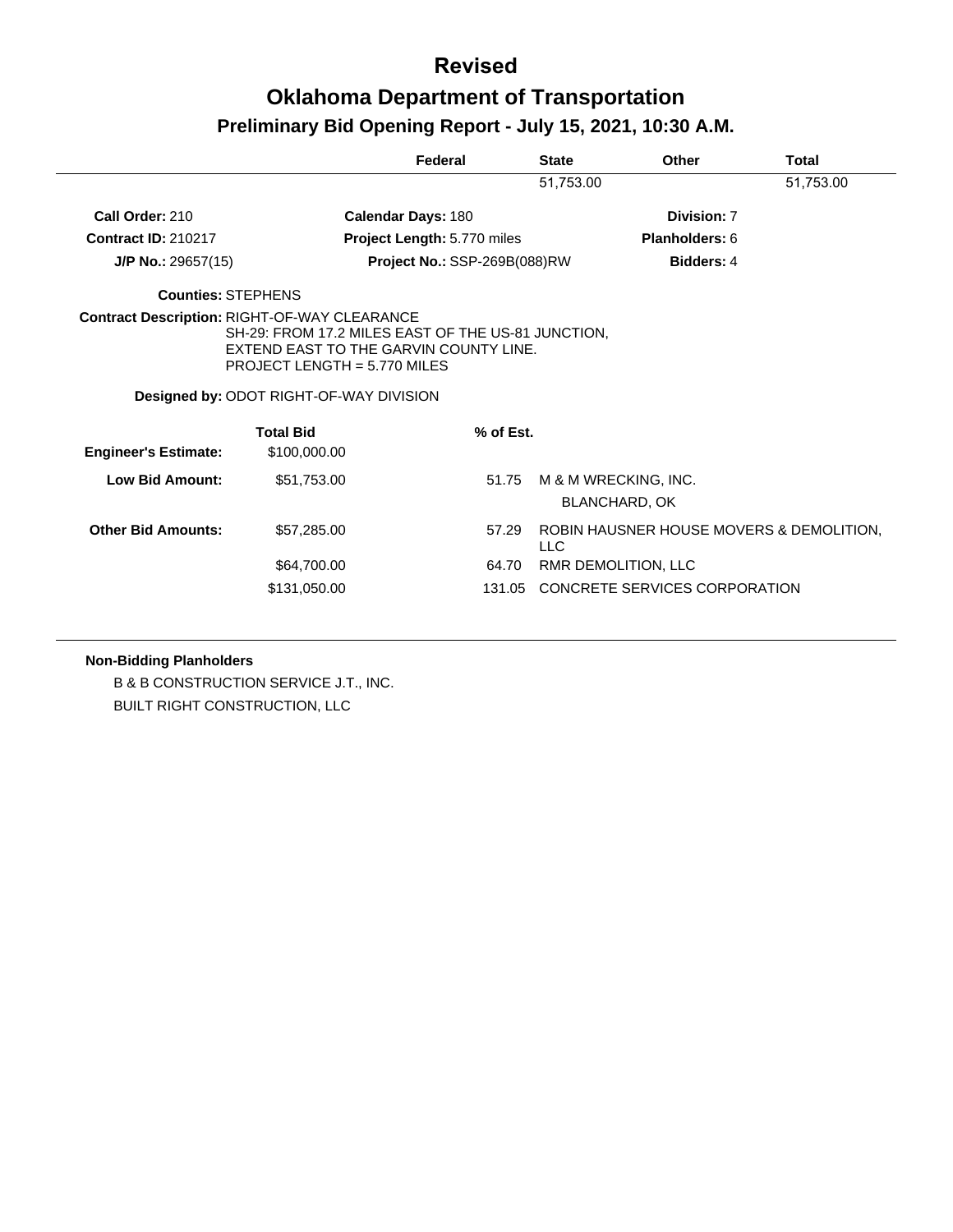|                                   |                                                                                                                                         | Federal                                            | <b>State</b> | Other                          | <b>Total</b> |
|-----------------------------------|-----------------------------------------------------------------------------------------------------------------------------------------|----------------------------------------------------|--------------|--------------------------------|--------------|
|                                   |                                                                                                                                         | 1,491,200.00                                       |              | 292,612.00                     | 1,783,812.00 |
| Call Order: 220                   |                                                                                                                                         | Calendar Days: 165                                 |              | Division: 6                    |              |
| <b>Contract ID: 210197</b>        |                                                                                                                                         | Project Length: 0.313 miles                        |              | <b>Planholders: 4</b>          |              |
| $J/P$ No.: 32998(04)<br>33408(04) |                                                                                                                                         | Project No.: TAP-270E(040)TP<br>STP-270C(036)AD    |              | <b>Bidders: 2</b>              |              |
| <b>Counties: TEXAS</b>            |                                                                                                                                         |                                                    |              |                                |              |
|                                   | STREET. FROM 3RD STREET EXTEND EAST.                                                                                                    | CITY STREETS (MAIN STREET/2ND STREET (SH-95): MAIN |              |                                |              |
|                                   | 2ND STREET (SH-95), FROM UNION PACIFIC<br>RAILROAD, EXTEND NORTH.<br>PROJECT LENGTH = $0.313$ MILE<br>Designed by: Baughman Company, PA |                                                    |              |                                |              |
|                                   | <b>Total Bid</b>                                                                                                                        | % of Est.                                          |              |                                |              |
| <b>Engineer's Estimate:</b>       | \$1,895,014.60                                                                                                                          |                                                    |              |                                |              |
| <b>Low Bid Amount:</b>            | \$1,783,812.00                                                                                                                          | 94.13                                              |              | RUDY CONSTRUCTION CO.          |              |
|                                   |                                                                                                                                         |                                                    |              | OKLAHOMA CITY, OK              |              |
| <b>Other Bid Amounts:</b>         | \$4,311,924.12                                                                                                                          |                                                    |              | 227.54 DOWNEY CONTRACTING, LLC |              |

TOM HUDSON PAVING, INC. TI-ZACK CONCRETE, INC.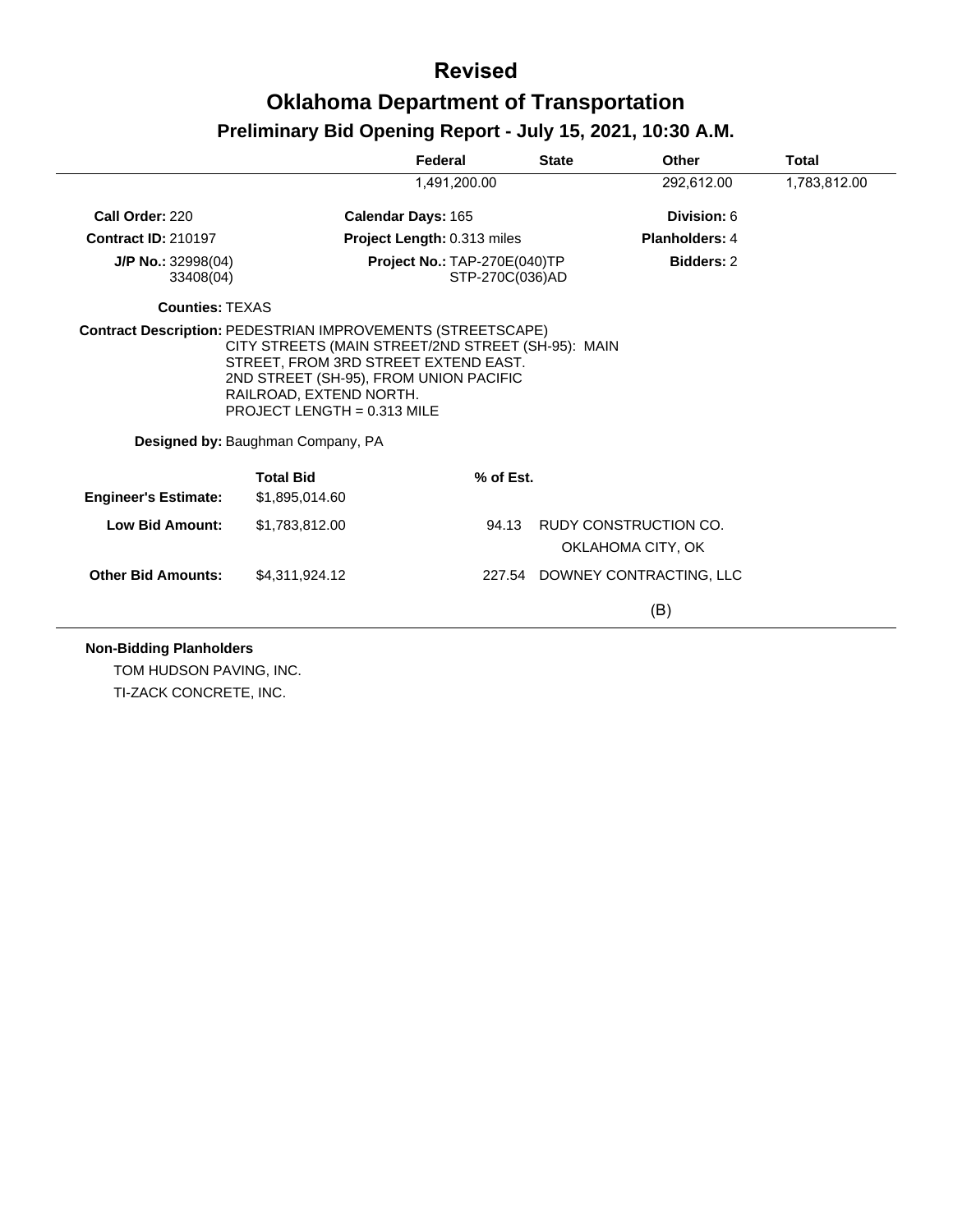|                                                                |                                                                                                                          | Federal                       | <b>State</b>                    | Other                 | <b>Total</b> |
|----------------------------------------------------------------|--------------------------------------------------------------------------------------------------------------------------|-------------------------------|---------------------------------|-----------------------|--------------|
|                                                                |                                                                                                                          | 4,560,112.92                  | 1,140,028.23                    |                       | 5,700,141.15 |
| Call Order: 225                                                |                                                                                                                          | <b>Calendar Days: 75</b>      |                                 | Division: 8           |              |
| <b>Contract ID: 210218</b>                                     |                                                                                                                          | Project Length: 5.341 miles   |                                 | <b>Planholders: 3</b> |              |
| $J/P$ No.: 34228(04)                                           |                                                                                                                          | Project No.: NHPP-014N(115)PM |                                 | <b>Bidders: 1</b>     |              |
|                                                                | <b>Counties: WASHINGTON</b>                                                                                              |                               |                                 |                       |              |
| <b>Contract Description: PAVEMENT REHABILITATION (ASPHALT)</b> | US-75: FROM 3.8 MILES SOUTH OF THE US-60E<br>JUNCTION, EXTEND NORTH NEAR BARTLESVILLE.<br>PROJECT LENGTH = $5.341$ MILES |                               |                                 |                       |              |
| Designed by:                                                   |                                                                                                                          |                               |                                 |                       |              |
| <b>Engineer's Estimate:</b>                                    | <b>Total Bid</b><br>\$4,758,009.75                                                                                       | % of Est.                     |                                 |                       |              |
| Low Bid Amount:                                                | \$5,700,141.15                                                                                                           | 119.80                        | APAC-CENTRAL, INC.<br>TULSA, OK |                       |              |

#### **Non-Bidding Planholders**

BECCO CONTRACTORS, INC. SHERWOOD CONSTRUCTION CO., INC.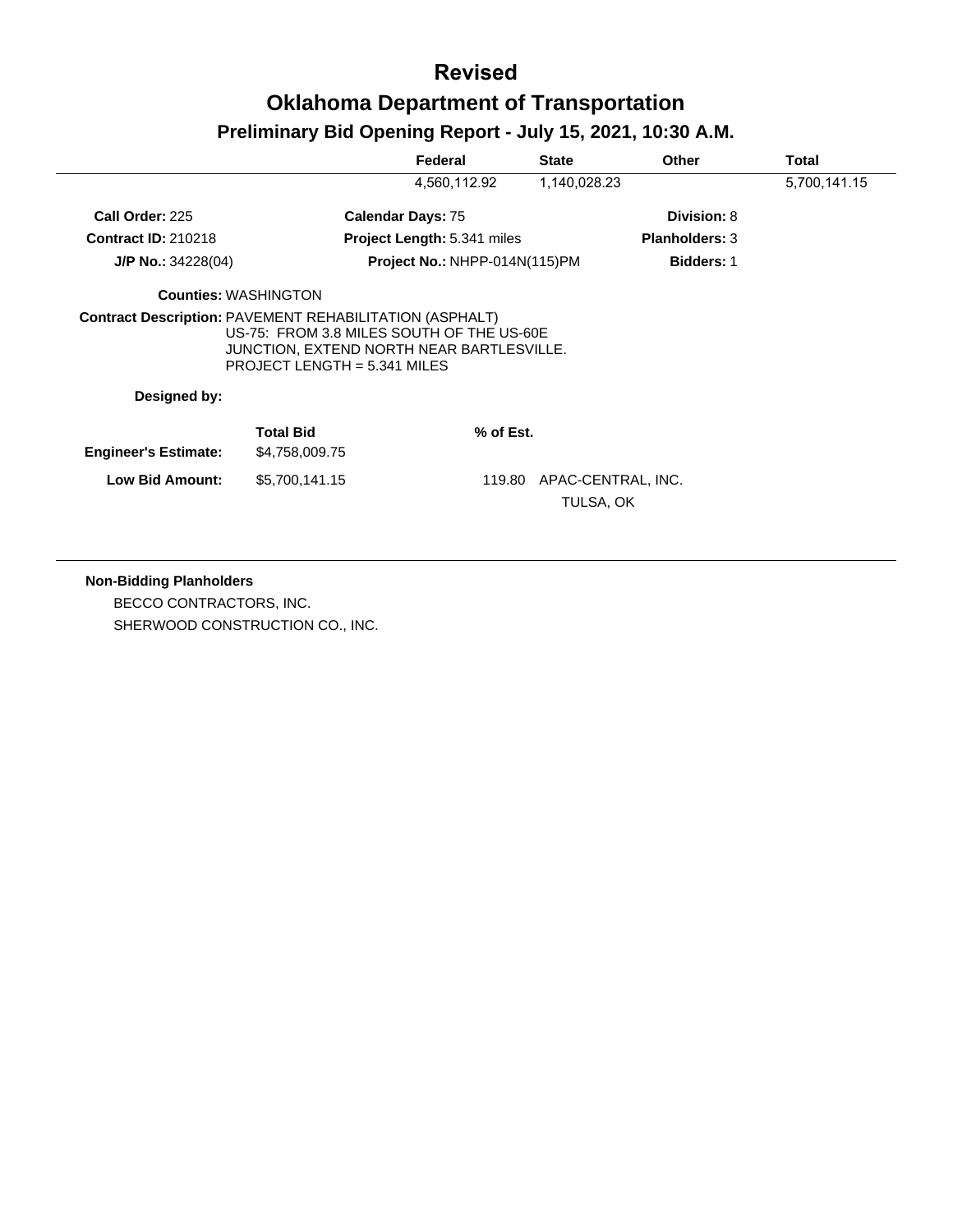|                                                                    |                                                                                                                                     | Federal                             | <b>State</b> | <b>Other</b>      | Total |
|--------------------------------------------------------------------|-------------------------------------------------------------------------------------------------------------------------------------|-------------------------------------|--------------|-------------------|-------|
| No Bidder                                                          |                                                                                                                                     |                                     |              |                   |       |
| Call Order: 230                                                    |                                                                                                                                     | <b>Calendar Days: 120</b>           |              | Division: 6       |       |
| <b>Contract ID: 210198</b>                                         |                                                                                                                                     | <b>Project Length: 0.323 miles</b>  |              | Planholders: 6    |       |
| $J/P$ No.: 33003(04)                                               |                                                                                                                                     | <b>Project No.: TAP-276D(037)TP</b> |              | <b>Bidders: 0</b> |       |
| <b>Counties: WOODS</b>                                             |                                                                                                                                     |                                     |              |                   |       |
| <b>Contract Description: PEDESTRIAN IMPROVEMENTS (STREETSCAPE)</b> | CITY STREETS (SANTA FE STREET/MISSOURI<br>STREET/CECIL STREET): AT MULTIPLE<br>LOCATIONS IN WAYNOKA.<br>PROJECT LENGTH = 0.323 MILE |                                     |              |                   |       |
| Designed by: R.L. SHEARS                                           |                                                                                                                                     |                                     |              |                   |       |
| <b>Engineer's Estimate:</b>                                        | <b>Total Bid</b><br>\$1,625,472.00                                                                                                  |                                     | % of Est.    |                   |       |

#### **Non-Bidding Planholders**

TI-ZACK CONCRETE, INC. HASKELL LEMON CONSTRUCTION CO. TOM HUDSON PAVING, INC. DOWNEY CONTRACTING, LLC RUDY CONSTRUCTION CO. SCHIRALLI CONSTRUCTION CORP.